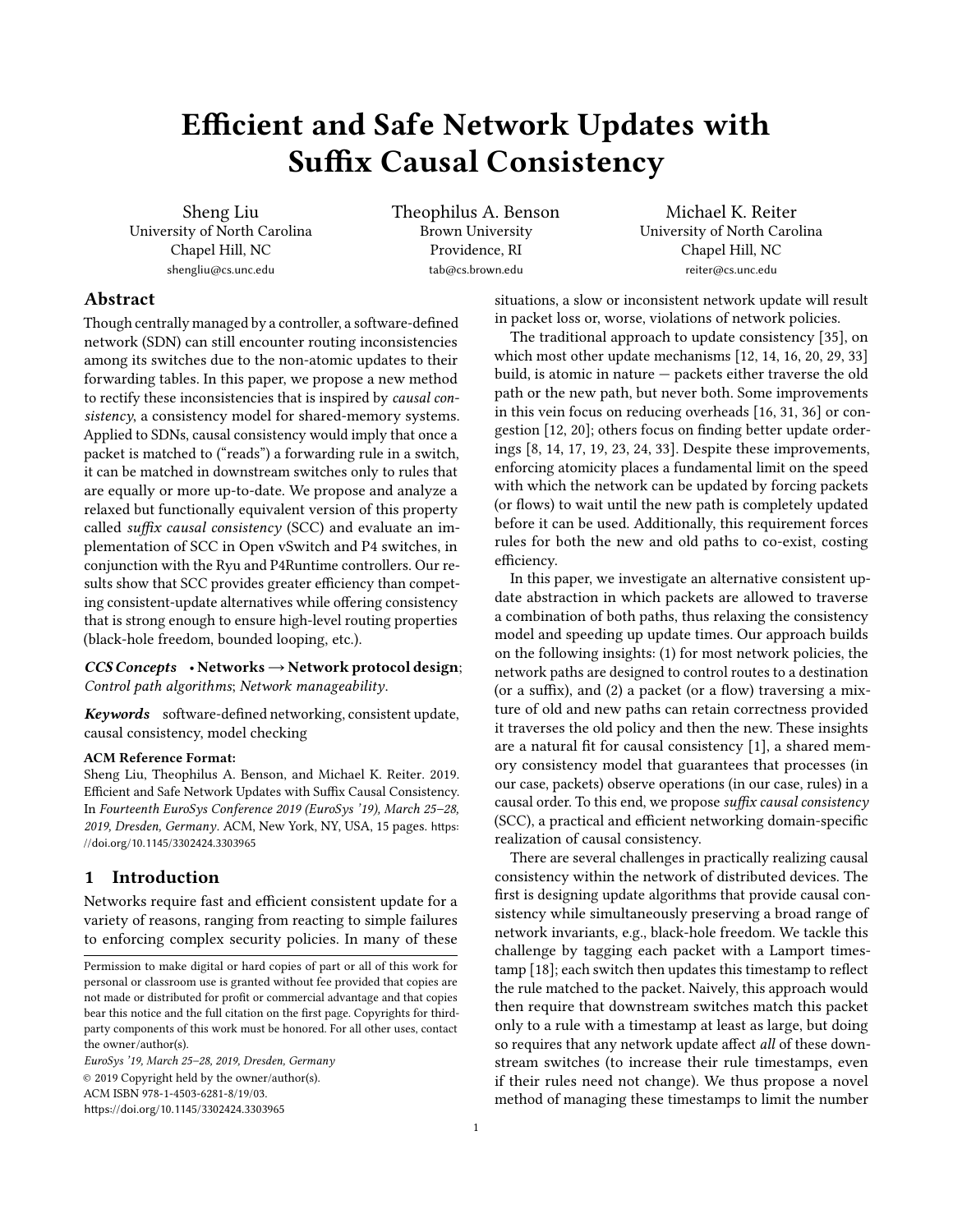of switches that each network update must involve, thereby accelerating the update process.

A second challenge is developing network primitives to efficiently support causal consistency on commodity switches in the face of practical switch constraints and dynamic switch behavior. Despite the development of highly programmable switches [\[5\]](#page-13-4) that unlock flexible functionality, support for causal consistency poses several challenges. Specifically, supporting causal consistency requires switches to detour packets and temporarily buffer packets. Efficiently supporting these features requires exploiting language constructs in non-intuitive ways.

To demonstrate the effectiveness and efficiency of suffix causal consistency, we developed prototypes for both Open vSwitch (OVS) and P4 [\[5\]](#page-13-4). We evaluate our prototypes against realistic workloads and topologies. Our analyses show that SCC deploys updates faster than state-ofthe-art alternatives (COCONUT [\[10\]](#page-13-5), TSU [\[23\]](#page-14-10) and CU [\[35\]](#page-14-1)) while simultaneously providing for less packet loss and less rule overhead during updates. We also show that our rulegeneration algorithm scales well to topologies of considerable size.

The rest of this paper is structured as follows. We discuss related work in Sec. [2,](#page-1-0) and detail our network model and goals in Sec. [3.](#page-1-1) The components of our framework are outlined in Sec. [4,](#page-3-0) and Sec. [5](#page-3-1) presents our rule generation and deployment algorithm in detail. We describe our implementation in Sec. [6,](#page-8-0) evaluate our system in Sec. [7,](#page-9-0) and conclude in Sec. [8.](#page-13-6)

## <span id="page-1-0"></span>2 Related Work

Consistent network update in SDN networks has received considerable attention (e.g., [\[14,](#page-13-1) [16,](#page-14-2) [23,](#page-14-10) [25,](#page-14-13) [27–](#page-14-14)[29,](#page-14-4) [31,](#page-14-6) [35,](#page-14-1) [38\]](#page-14-15)). Most approaches provide either strong consistency in the sense that packets traverse either the old path or the new path (but not a mix) [\[16,](#page-14-2) [29,](#page-14-4) [35\]](#page-14-1) or ensure specific properties (e.g., loop freedom, congestion freedom) via weaker, transient consistency [\[8,](#page-13-2) [12,](#page-13-0) [14,](#page-13-1) [17,](#page-14-8) [20,](#page-14-3) [23,](#page-14-10) [24,](#page-14-11) [36\]](#page-14-7). An example of the former class is Consistent Update (CU) [\[35\]](#page-14-1), which uses two-phase commit to apply rule updates atomically across the network and requires each switch to temporally maintain both old rules and new rules during the update. In addition, a new rule configuration cannot be applied to packets until it is confirmed as having reached all switches. An example of the latter class of solutions is Transiently Secure Network Updates (TSU) [\[23\]](#page-14-10), which provides specific properties (e.g., loop freedom, waypoint enforcement) via weaker consistency, though still implemented by scheduling updates to the network in multiple steps. Only a subset of switches are updated in each step, and the next step must wait for the completion of the previous one.

We compare empirically to CU and TSU in Sec. [7,](#page-9-0) but the lessons we draw from that comparison, we believe, apply more broadly to the classes of solutions they represent: approaches (like CU) that ensure that packets traverse either the old path or the new path (but not a mix) come at significantly greater network-update delay and transient rulestorage overhead than our approach, and those that ensure specific network properties via weaker transient consistency (like TSU) tend to scope their targeted properties narrowly and still may incur significantly greater network-update delay than our approach, due to their multi-stage strategies. As we will show, our approach incurs low delay by avoiding multi-step deployment strategies and implements a property, namely *suffix causal consistency*, that implies a broad range of useful properties during routing changes.

Suffix causal consistency is inspired by causal consistency [\[1\]](#page-13-3), a consistency model for shared-memory systems. Informally, a system is causally consistent if reads return values consistent with any reads and writes that could have influenced them (in the sense of Lamport's potential causality relation [\[18\]](#page-14-12)). Causal consistency is widely used to ensure consistency and high availability of data objects with minimal delay across a wide-area network [\[4,](#page-13-7) [21,](#page-14-16) [22\]](#page-14-17). Our work adapts this principle to network routing specifically, introducing improvements to reduce the extent and hence delays associated with network updates.

Due to its shared basis in causal consistency, in Sec. [7](#page-9-0) we will also empirically compare to COCONUT [\[10\]](#page-13-5), which seeks to enable seamless scaling of logical network elements to multiple physical replicas. The core technical problem that COCONUT tackles is that naive replication can result in incorrect behavior by a logical component during routing updates if one physical replica applies an old policy to packets that depend causally on packets to which another replica applied a new policy. COCONUT thus leverages (compressed) vector timestamps [\[7,](#page-13-8) [26\]](#page-14-18) in packets, with one component per logical rule undergoing update, to signal to physical replicas the rule version that other replicas previously applied to flows on which this packet causally depends, enabling them to apply an equally current version. COCONUT thus ensures that each replicated logical element respects causal relationships between flows (though not across distinct logical elements). In contrast, our work does not focus on causal relationships between flows, but instead ensures that each flow "reads" (is matched to) rules in causal order across network elements, seamlessly transitioning it from old routing policy to new. Despite the somewhat different goals of CO-CONUT, we will coerce it to implement our goals in Sec. [7](#page-9-0) and compare to it empirically, as another point in the design space.

# <span id="page-1-1"></span>3 Network Model and Goals

In this section, we detail our model of the network, which is general enough to include SDN setups and some others (Sec. [3.1\)](#page-2-0). We then motivate and define our main goal in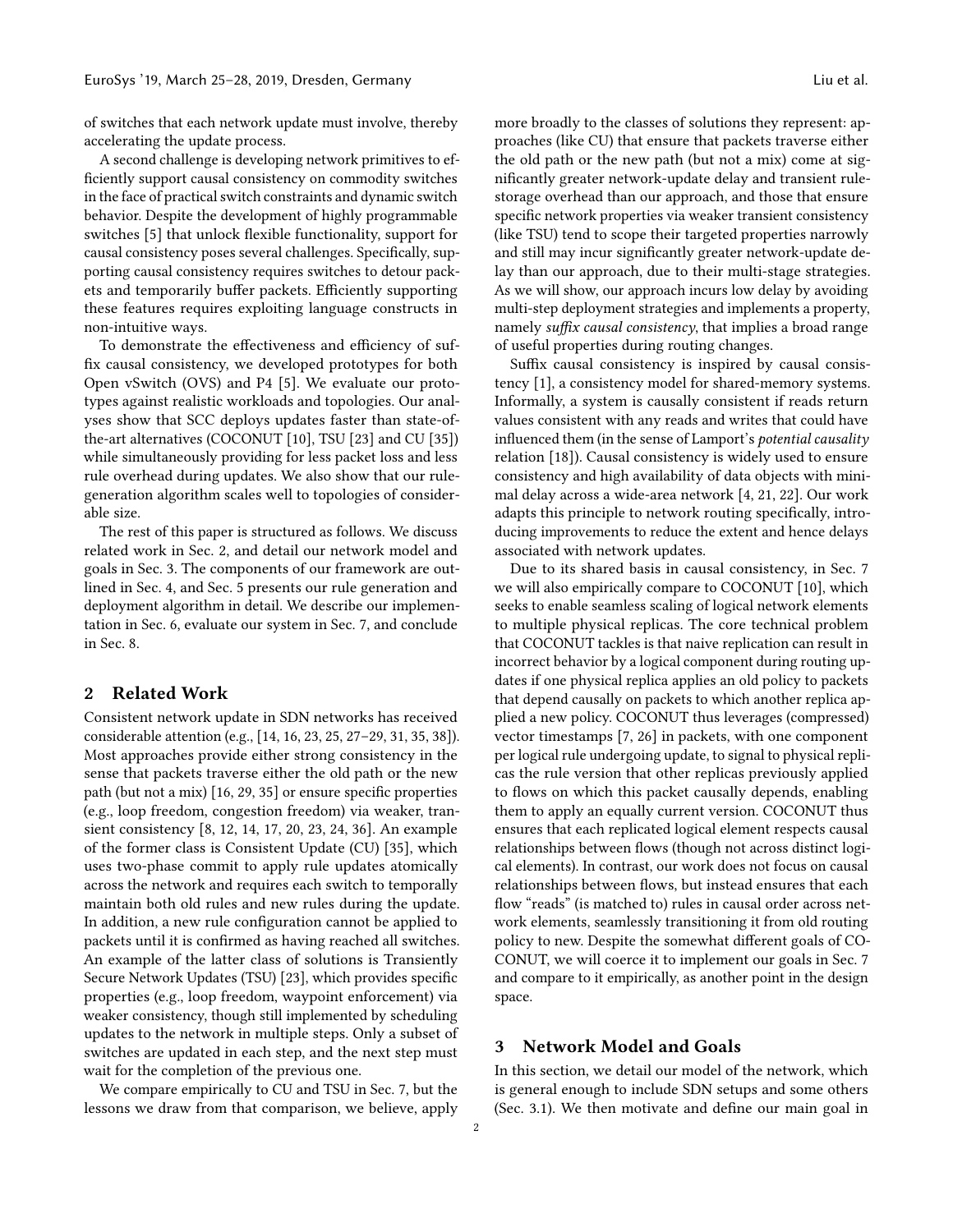this paper, a property that we call suffix causal consistency (Sec. [3.2\)](#page-2-1).

#### <span id="page-2-0"></span>3.1 Network model

Controller The network has a logically centralized controller that is responsible for configuring the switches. To do so, the controller stores network topology information, the rules deployed on each switch (i.e., flow table snapshot) as discussed below, and switch configurations. It makes network information available to one or more applications that make routing decisions. The controller produces a new routing policy as needed, based on input from applications. We refer to the emission of a new policy as a new epoch. We assume that the routing policy of each new epoch is deployed to the network (in the form of rules described below) before the next epoch begins. Epochs are thus totally ordered by time, and we use an epoch counter  $epochCtr = 1, 2, \ldots$  to index a particular epoch.

Routing policies A routing policy specifies how to route flows through the network. A flow consists of packets with the same addressing information (IP 5-tuple). We assume that the packets of any flow enter the network at a single ingress point that remains constant across epochs (as is commonly assumed, e.g., [\[35\]](#page-14-1)).

Rules The instructions for how a switch should treat certain packets are specified by rules. Each rule R includes (at least) the following fields, all of which are immutable:

- $R$ .cover specifies the set of flows to which this rule pertains (i.e., that can be matched to this rule);
- $R$ . priority specifies the priority of this rule, with higher priorities indicated by larger numbers and with a special priority  $\infty$  to represent the maximum priority, which can be used only by our algorithm;
- <sup>R</sup>.sendTo specifies the switch identifier (in practice, an outbound port) to which packets matched to this rule should be forwarded, or drop if the packets should be dropped;
- $\bullet$  R.switch specifies the unique switch sid into which R can be installed; and
- <sup>R</sup>.epochCtr records the index epochCtr of the epoch that produced this rule.

Each epoch yields a collection of rules for switches in the network to implement the routing policy for this epoch. That said, not all such rules will necessarily be installed at (i.e., deployed to) switches, since they may be redundant with rules already installed in some of the switches.

Switches Each switch maintains a flow entry table which stores a set of rules for flow management. We denote the set of rules in the flow table of switch sid as sid.ruleSet; e.g., sid.ruleSet =  $\{R_1, R_6, R_{10}\}$  means that switch sid includes rules  $R_1$ ,  $R_6$  and  $R_{10}$ . The controller modifies this set by invoking the following interface, which is similar to that provided by OpenFlow:

<span id="page-2-2"></span>

Figure 1. Example of route change.

• sid.flowadd( $R_j$ ) inserts rule  $R_j$  into sid.ruleSet. This com-<br>mand fails with no effect if  $R_j$ , switch  $\neq$  sid or if sid.ruleSet. mand fails with no effect if  $R_j$ , switch  $\neq$  *sid* or if *sid*, ruleSet already contains a rule  $R_{\text{u}}$  such that  $R_{\text{u}}$  priority  $-R$ , priority already contains a rule  $R_{j'}$  such that  $R_{j'}$  priority =  $R_j$  priority<br>and  $R_j$  cover  $\bigcirc R_{j'}$  cover  $\neq \emptyset$ and  $R_j$  cover  $\cap$   $R_{j'}$  cover  $\neq$  0.<br>sid flowdel(R) removes rule

• sid.flowdel( $R_j$ ) removes rule  $R_j$  from sid.ruleSet.<br>Due to the communication delay between the co

Due to the communication delay between the controller and each switch, invoking these switch commands on multiple switches simultaneously cannot ensure that the switches reflect these changes at the same time, which may cause inconsistent states across the switches. For example, if one switch has already deleted a stale rule, but its upstream switch still keeps sending packets to it, this switch may not find a matching rule or leverage the default rule (which may drop the packets and create a black hole).

An example Consider a packet  *that traverses a se*quence of switches  $sid_i \rightarrow \ldots \rightarrow sid_{i'}$ , as directed by the rules on these switches written  $R_i \rightarrow \ldots \rightarrow R_{i'}$ . For exrules on these switches, written  $R_j \rightarrow \ldots \rightarrow R_{j'}$ . For ex-<br>ample, in Fig. 1, the rules applied to packet *nkt* on path ample, in Fig. [1,](#page-2-2) the rules applied to packet  $pkt$  on path  $sid_1 \rightarrow sid_2 \rightarrow sid_4 \rightarrow sid_5$  are  $R_1 \rightarrow R_2 \rightarrow R_3 \rightarrow R_4$ , where rule  $R_1$  directs switch sid<sub>1</sub> to send the packet pkt to switch  $sid<sub>2</sub>$ , and so on. If the application wants to change the path of packet *pkt* from  $sid_1 \rightarrow sid_2 \rightarrow sid_4 \rightarrow sid_5$  (the dashed line in Fig. [1,](#page-2-2) denoted  $path_{pkt}^{\text{old}})$  to  $sid_1 \rightarrow sid_3 \rightarrow sid_4 \rightarrow sid_5$  (the solid line, denoted  $path_{pkt}^{\text{new}}$ ), then the application conveys this to the controller, and the controller generates several commands to update the switch states (resulting in a new epoch). The commands include:

- sid<sub>1</sub>.flowdel( $R_1$ ) and sid<sub>1</sub>.flowadd( $R_{11}$ ) where
- $R_{11}$ .sendTo = sid<sub>3</sub> and pkt  $\in R_{11}$ .cover;
- sid<sub>2</sub>.flowdel( $R_2$ ) to delete rule  $R_2$  from sid<sub>2</sub>; and
- sid<sub>3</sub>.flowadd( $R_5$ ) to instruct sid<sub>3</sub> to send pkt to sid<sub>4</sub> (i.e.,  $R_5$ .sendTo = sid<sub>4</sub> and  $pkt \in R_5$ .cover).

Rule  $R_3$  instructing sid<sub>4</sub> to send pkt to sid<sub>5</sub> need not be changed (assuming  $R_3$  cover does not specify the inbound port on sid<sub>4</sub>). Nor does rule  $R_4$  instructing sid<sub>5</sub> to send *pkt* to the destination node.

#### <span id="page-2-1"></span>3.2 Goals

In the example of Fig. [1,](#page-2-2) if  $sid_1$  is updated prior to the addition of  $R_5$  to sid<sub>3</sub>, then *pkt* might be directed to sid<sub>3</sub> before sid<sub>3</sub> has a rule to handle it. Similarly, if switch  $sid_1$  is not yet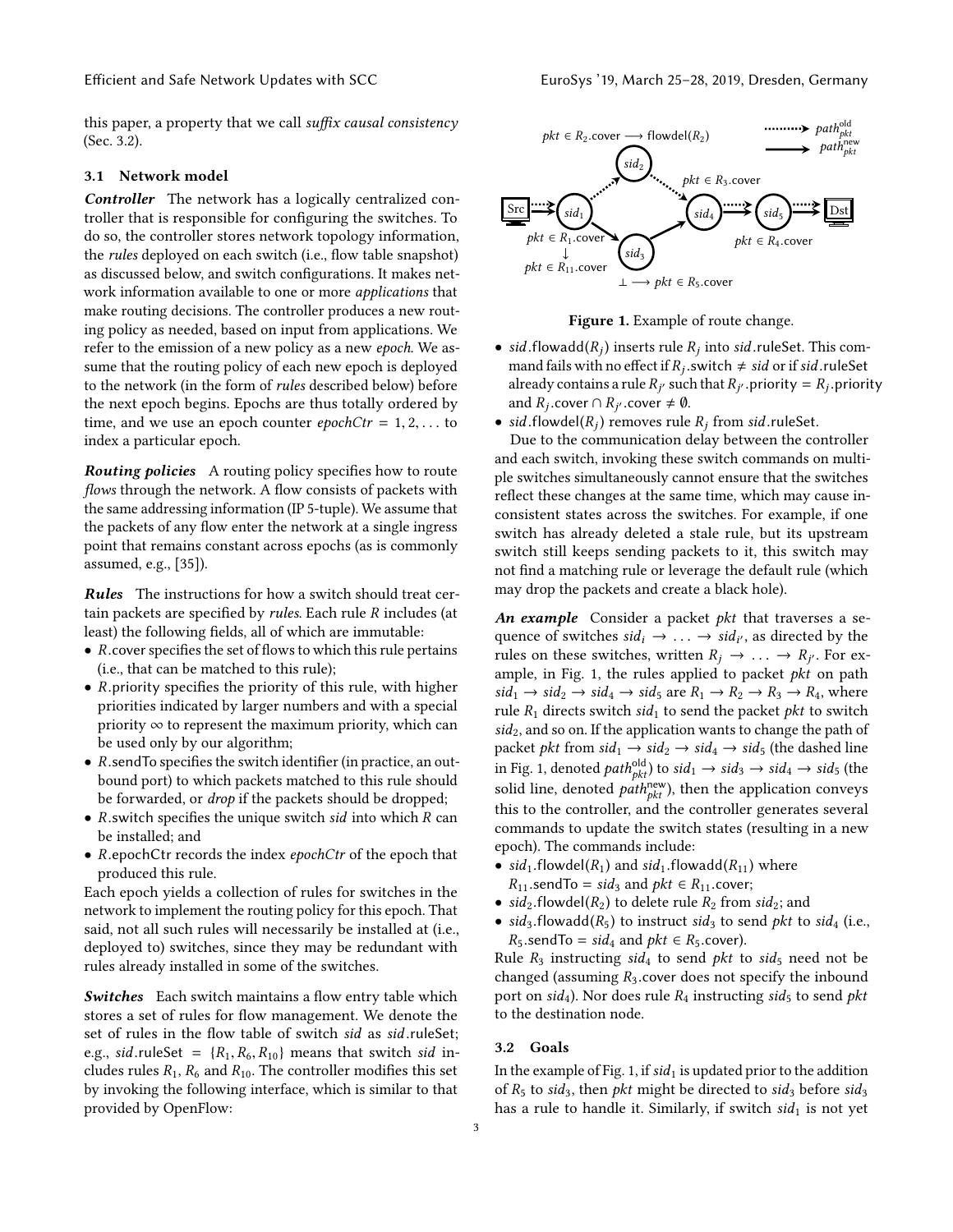updated but switch  $sid_2$  has already deleted the rule  $R_2$ , then switch  $sid_2$  would not have a rule to match pkt upon its arrival. Our central goal in this paper is to develop a ruleupdate framework that avoids such inconsistencies.

More specifically, the property we seek to implement in this paper, namely suffix causal consistency (SCC), prevents such inconsistencies from occurring. At a high level, SCC ensures that a packet traverses a suffix of the most recent path specified for it and for which it encounters rules. If the path routes the packet to a desirable egress point from the network, then any suffix of that path also delivers the packet to that egress point.

Suffix causal consistency (SCC): Let pkt.epochCtr denote the largest value of  $R$ .epochCtr among all rules  $R$  to which a packet  $pkt$  is matched between its entry to and departure from the network. Let path be the path specified for *pkt* in epoch *pkt*.epochCtr. Then, the sequence of switches traversed by pkt ends in a suffix of path.

It is instructive to put this definition to work using the example in Fig. [1,](#page-2-2) discussed above. In the first source of inconsistency considered there,  $sid_1$  is updated with rule  $R_{11}$  before  $R_5$  is added to sid<sub>3</sub>, causing *pkt* to be directed to sid<sub>3</sub> before sid<sub>3</sub> has a rule to handle it. Since *pkt* epochCtr =  $R_{11}$ .epochCtr (i.e., assuming *pkt* does not encounter a more recent update later), SCC ensures that  *is routed along the* new path; in this case, the suffix along which pkt is routed is all of  $path_{\rho kt}^{\text{new}}$ . To do so, our framework ensures that  $sid_3$  can detect that it needs to buffer *pkt* and await the arrival of  $R_5$ .

The second potential source of inconsistency in the discussion above was that  $sid_2$  already deleted  $R_2$  but  $sid_1$ , having not yet been updated, still forwards *pkt* to  $sid_2$ . Since  $R_2$  is gone from  $sid_2$ , there is no hope of forwarding  $pkt$  further along the old path,  $path_{pkt}^{old}$ . So, if the system deleted  $R_2$ , SCC also obligates the system to match *pkt* to some rule, say  $R_6$ (not shown in Fig. [1\)](#page-2-2), with  $R_6$  epochCtr reflecting the existence of a new path  $path_{pkt}^{new}$  and, in fact, that forwards  $pkt$ in the direction of that new path. (Additional rules will need to ensure it gets there.) As we will see, in our framework,  $R_6$  is deployed to sid<sub>2</sub> alongside the deletion of  $R_2$ , expressly for the purpose of forwarding pkt back toward the switch at which  $\textit{path}_{\textit{plt}}^{\textit{new}}$  departed from  $\textit{path}_{\textit{plt}}^{\textit{old}}$  (which is  $\textit{sid}_1$  in this example). The  $pkt$  will then pick up the new path at that departure point, traveling the suffix of  $\textit{path}_{\textit{plt}}^{\textit{new}}$  beginning there.  $R_6$  will need to remain in  $sid_2$  only temporarily.

As we will discuss in Sec. [5.2,](#page-7-0) SCC is a strong property, in that it facilitates a number of other, more familiar properties such as black-hole freedom and bounded looping during updates, as well as various forms of waypoint enforcement.

Of course, we seek to implement SCC as efficiently as possible. Our primary efficiency concerns include the speed of an epoch taking effect, the update of as few switches as is necessary to do so, and minimizing the additional rules

that switches must (even temporarily) maintain during an update.

# <span id="page-3-0"></span>4 Components

To support the SCC primitive, we augment both the controllers and the switches with modules to support operations for managing and maintaining the timestamps and epochs. We summarize these components here.

Controller Module Operations In our system, the SDN applications (SDNApps) remain unmodified. Instead, the SDN controller intercepts rules and introduces the timestamps and epoch counters into the rules. To do this, the controller module maintains all information required to efficiently manage the different epochs and timestamps. Additionally, the controller coordinates with the network edge to ensure that appropriate timestamps are added into the different packets.

Switch Module Operations We modify the switches to provide operations required to maintain and support timestamps. Specifically, upon the arrival of the packet  $pkt$ , the switch will first search for the highest-priority rule R covering the packet. If R.epochCtr  $\geq$  *pkt*.tstamp, then the switch tags the packet with the rule's tagging timestamp <sup>R</sup>.tstamp (i.e.,  $pkt$ .tstamp  $\leftarrow$  R.tstamp; see Sec. [5\)](#page-3-1) and forwards  $pkt$ to <sup>R</sup>.sendTo. Otherwise, the packet is buffered by the switch and until its highest-priority rule R covering the packet satisfies R.epochCtr  $\geq$  *pkt*.tstamp.

The initial insertion and the final removal of the packet timestamp *pkt*.tstamp can be accomplished by the source and destination endhosts themselves, by appliances between the endhosts and switches, or by the ingress and egress switches. If switches are in charge of inserting and removing timestamps, the ingress switch should insert <sup>R</sup>.tstamp for the rule  $R$  to which it matches the packet. For example, when packet  $pkt_1$  first arrives at switch sid<sub>1</sub> in Fig. [1,](#page-2-2) the switch tags the packet according to the rule  $R_1$  to which it is matched (i.e.,  $pk_1$ .tstamp  $\leftarrow R_1$ .tstamp). Then switch  $sid_5$  can re-<br>move the tag from the packets by setting the corresponding move the tag from the packets by setting the corresponding header field to a default value (e.g.,  $pkt_1$ .tstamp ← ⊥).<br>We require switches to support bundled operations.

We require switches to support bundled operations. A bundle is a sequence of multiple flow table modifications from the controller (i.e., sid.flowadd and sid.flowdel operations) to the same switch that the switch should apply atomically. (Bundled operations are supported in the OpenFlow specification starting with version 1.4.) In each epoch, the controller submits all changes to each switch in one bundle.

# <span id="page-3-1"></span>5 Algorithm Description

In this section we provide an algorithm for preventing inconsistencies during path updates such as those described in Sec. [3,](#page-1-1) and specifically to implement SCC. In our framework, we add to each rule a tagging timestamp <sup>R</sup>.tstamp (an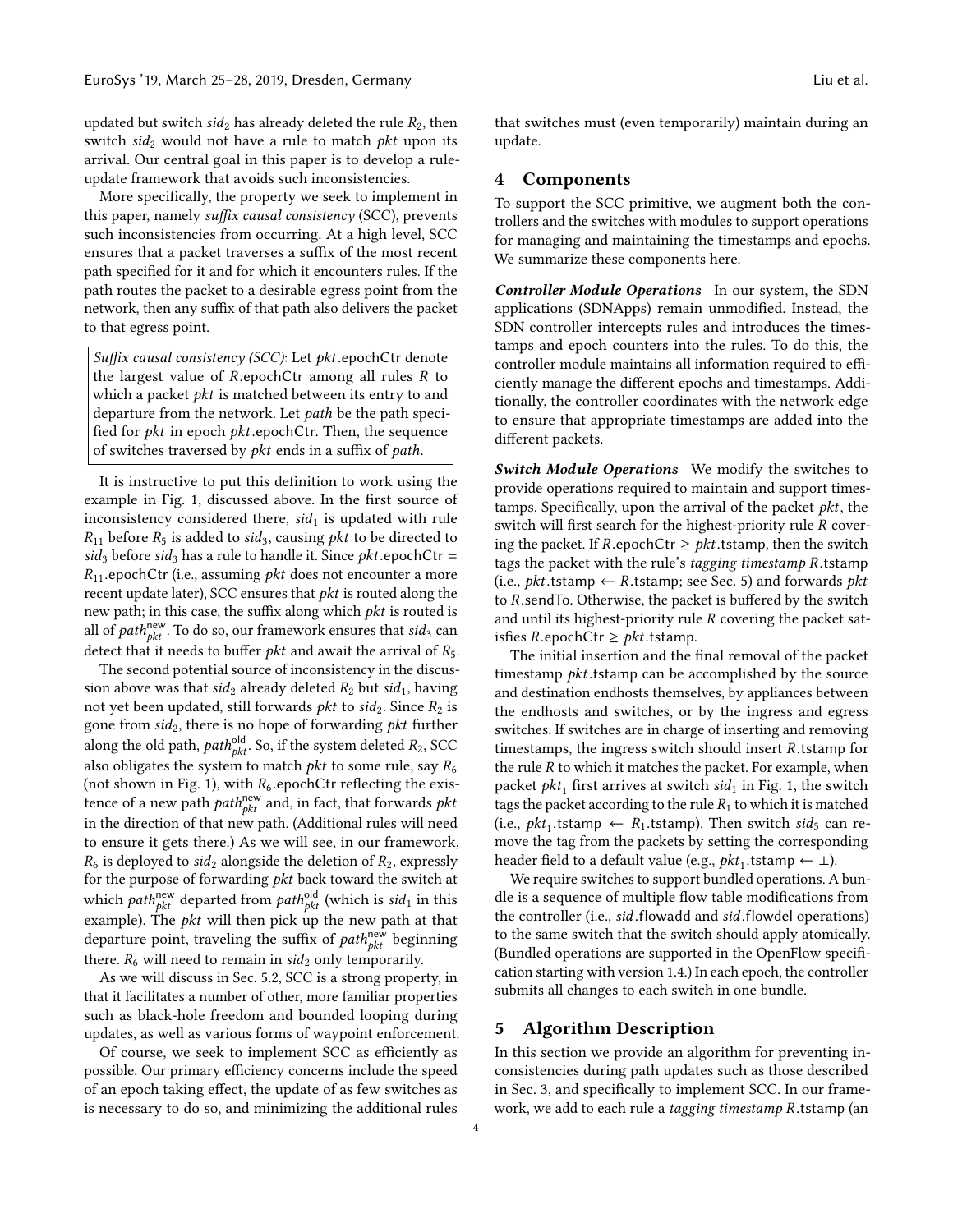integer) with which a switch tags packets matched to that rule before forwarding them. Each packet thus includes a new field *pkt*.tstamp to hold this timestamp. This timestamp plays a role similar to a Lamport timestamp [\[18\]](#page-14-12), in that it indicates to the switch at which a packet arrives the recency of the previous rules applied to that packet. The switch is then required to match this packet to a rule at least this recent. However, in the event that the controller recognizes that a rule already deployed to a switch is just as good for a packet *pkt* as the most recent rule  $R$  for that packet, then it can forego installing  $R$  at that switch. Instead, it *backdates* the timestamp on the packet, by deploying a rule  $R_i$  to the immediately upstream switch (if it had to do so anyway) with a tagging timestamp  $R_j$  tstamp that, when carried forward<br>by the packet (in *nkt* tstamp), will not induce downstream by the packet (in  $pkt$ .tstamp), will not induce downstream switches to await a new rule from the controller. In the remainder of this section we detail this algorithm.

## <span id="page-4-0"></span>5.1 Controller Operation

Upon computing a new routing policy, the controller computes the rules currently deployed that must be changed in this epoch. The controller does this by first computing forwarding rules based on the new epoch's routing policy; here we simply borrow an existing algorithm (in our implementation, we use the algorithm of Kang et al. [\[15\]](#page-14-19)). This algorithm outputs a rule set  $\mathcal{R}^{\mathsf{new}},$  and let  $\mathcal{R}^{\mathsf{old}}$  denote the rules already deployed to the network.

To define the controller's algorithm for generating the rules  $\mathcal{R}^{\mathrm{add}}\subseteq\mathcal{R}^{\mathrm{new}}$  to add to the network and the rules  $\mathcal{R}^{\mathrm{del}}\subseteq$  $\mathcal{R}^\mathsf{old}$  to delete, we first define some additional notation. First, we say that  $R_1 \in \mathcal{R}^{new}$  and  $R_2 \in \mathcal{R}^{old}$  are copies of one another if  $R_1$  and  $R_2$  are identical except for their epochCtr and tstamp fields. Second, for any set  $\mathcal R$  of rules, any  $R_1 \in \mathcal R$ , and any packet *pkt*, the predicate  $match(R, R_1, \rho kt)$  is true if and only if  $pkt \in R_1$ .cover and there is no higher priority rule  $R_2 \in \mathcal{R}$  such that  $pkt \in R_2$ .cover and  $R_2$ .switch =  $R_1$ .switch.

Then, the controller computes  $\mathcal{R}^{\text{add}}$  and  $\mathcal{R}^{\text{del}}$  using an algorithm consisting of five steps, executed in order:

- 1. Initialization
- 2. Backward closure
- 3. Forward closure
- 4. Set tagging timestamps
- 5. Send-back rules

We first describe the goals of these steps and then elaborate on them in detail below. The "initialization" step simply sets  $\mathcal{R}^{\mathsf{add}},\mathcal{R}^{\mathsf{del}},$  and  $\mathcal{R}^{\mathsf{keep}}$  to initial values. The "backward closure" step updates  $\mathcal{R}^{\mathrm{add}}$  to include rules from  $\mathcal{R}^{\mathsf{new}}$  that precede (on routing paths) those already in  $\mathcal{R}^\mathsf{add}$  in certain circumstances, thereby propagating the installation of new rules "backward" along routing paths. The "forward closure" step then updates  $\mathcal{R}^{\mathrm{add}}$  to include rules from  $\mathcal{R}^{\mathsf{new}}$  that follow (on routing paths) those already in  $\mathcal{R}^\text{add}$  in other circumstances, thus propagating the installation of new rules

"forward" along routing paths. The "set tagging timestamps" step sets the R.tstamp field of rules  $R \in \mathcal{R}^{\text{add}}$  that have not been set in the preceding steps. Finally, the "send-back rules" step adds new rules to  $\mathcal{R}^{\mathrm{add}}$  to account for the possibility that a packet traveling its old path encounters a switch at which the rule it would have matched in the old configuration has already been deleted and no new rule has been added to instead match this packet (e.g., since the new path does not traverse this switch). To avoid dropping the packet, this step adds a temporary rule on the switch to send the packet back to the upstream switch from which it came, eventually allowing the packet to pick up the new path toward its destination.

**Initialization** The controller initializes sets  $\mathcal{R}^{\text{keep}}, \mathcal{R}^{\text{add}},$ and  $\mathcal{R}^\mathsf{del}$  that it will then update throughout the remainder of the algorithm. By the end of the algorithm,  $\mathcal{R}^{\mathrm{add}}$  will contain those rules that the controller will install via *sid*.flowadd<br>invocations, and  $\mathcal{R}^{\text{del}}$  rules will contain those rules that controller will remove via sid .flowdel invocations. (As we will discuss below, some of the added rules will also be deleted afterwards.) The rules in  $\mathcal{R}^{\text{keep}}$  at the end of the algorithm will be those that the controller leaves in place.

<code>Initialization</code>: Initialize sets  $\mathcal{R}^{\text{keep}},\mathcal{R}^{\text{add}},$  and  $\mathcal{R}^{\text{del}}$  as follows. Initialize  $\mathcal{R}^{\mathsf{keep}}$  to contain each  $R \in \mathcal{R}^{\mathsf{old}}$  for which there is a copy in  $\mathcal{R}^{\mathsf{new}}$ . Initialize  $\mathcal{R}^{\mathsf{del}}$  to  $\mathcal{R}^{\mathsf{old}} \setminus \mathcal{R}^{\mathsf{keep}},$ and initialize  $\mathcal{R}^{\text{add}}$  to include any  $R \in \mathcal{R}^{\text{new}}$  for which there is no copy in  $\mathcal{R}^{\text{keep}}.$  Note that each  $R \in \mathcal{R}^{\text{add}}$  has  $R.\text{epochCtr} = epochCtr$  and  $R.\text{tstamp} = \perp (\text{undefined})$ since  $\mathcal{R}^{\text{add}} \subseteq \mathcal{R}^{\text{new}}$ .

Taking the backward closure of  $\mathcal{R}^{\text{add}}$  The next stage of the algorithm is motivated by situations like that shown in Fig. [2,](#page-5-0) where  $path_{pkt}^{old} = (sid_1 \rightarrow sid_2 \rightarrow sid_5)$  is the path taken by *pkt* under the previous routing policy and the new path  $path_{pkt}^{new} = (sid_1 \rightarrow sid_3 \rightarrow sid_4 \rightarrow sid_5)$  is the path it will take under the new routing policy. At this stage of the algorithm,  $R_1 \in \mathcal{R}^{\text{keep}}$  and  $R_2 \in \mathcal{R}^{\text{add}}$ . If we keep  $R_1$  unchanged and if the packet *pkt* arrives at sid<sub>3</sub> on the new path, it will be tagged using the old timestamp (e.g.,  $pkt.tstamp \leftarrow R_1.tstamp = 8$ . Therefore, upon the arrival of the packet at  $sid_4$ , if  $sid_4$  has not been updated, the stale rule  $R_0$  will be applied on the packet. This rule may send the packet to a switch that belongs to neither the old path nor the new path (e.g.,  $sid_6$ ) or to a switch (e.g.,  $sid_1$ ) that the packet has already passed, potentially creating a black-hole or loop. So we need to add a copy  $R_3$  of  $R_1$  to  $\mathcal{R}^{\mathrm{add}}$ , so that upon passing  $sid_3$ , the packet will carry a new timestamp  $$ will be applied to it at switch  $sid_4$ .

As such, the next step of the algorithm identifies any rule  $R_2$  to be added but for which some packet that will be matched to it could be matched at the immediately upstream switch to a rule  $R_1$  that is currently slated to be kept. If  $R_1$  is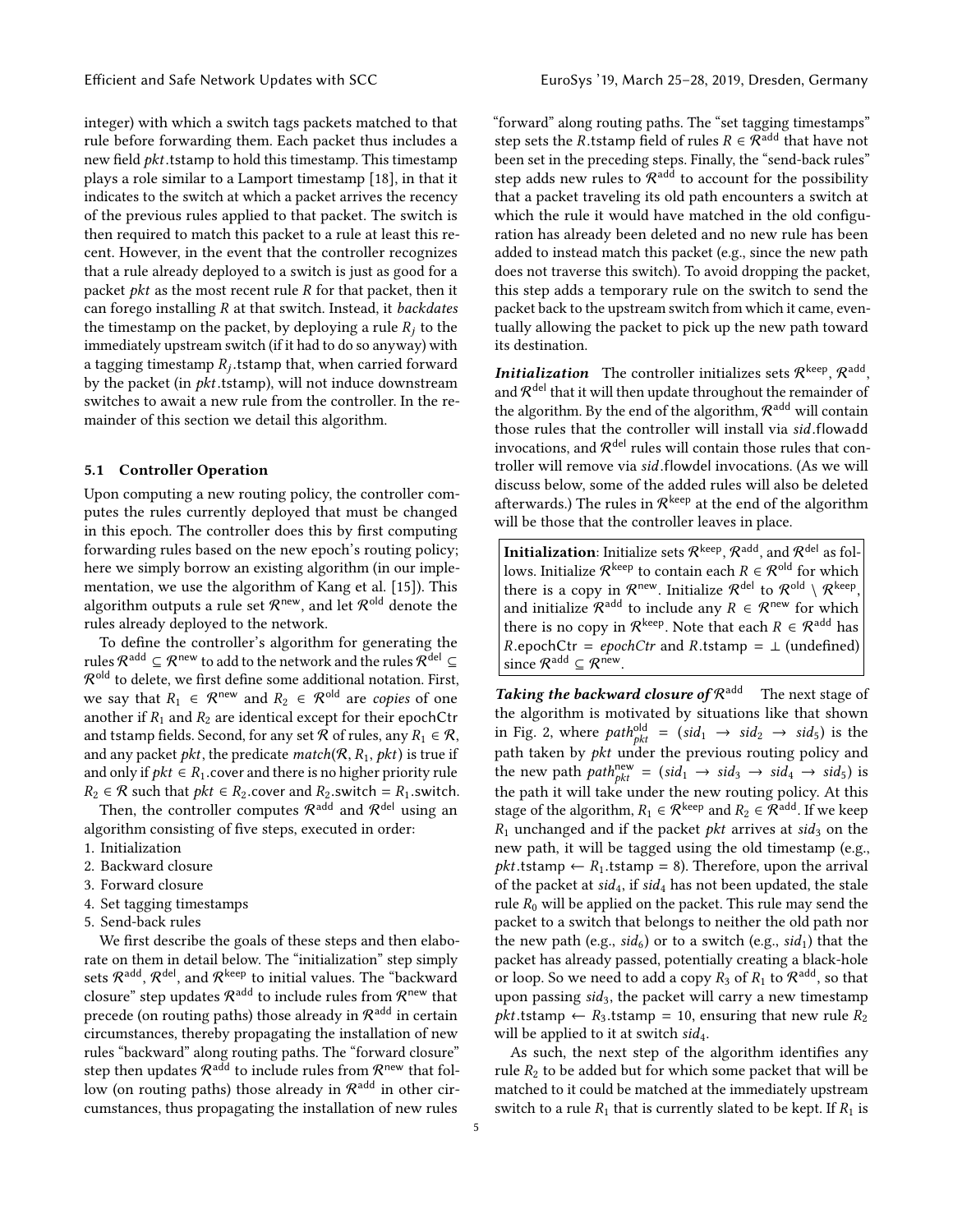<span id="page-5-0"></span>

Figure 2. Example motivating backward closure.

<span id="page-5-1"></span>

Figure 3. Example motivating forward closure.

not replaced by its copy  $R_3$  that will timestamp the packet to force it to await the arrival of  $R_2$ , then the packet could be routed incorrectly or routed along the old path indefinitely. The latter case cannot be allowed (and achieve SCC) if the packet could have been previously routed differently by new rules, i.e., if the prefixes of the old and new paths ending at  $R_1$ . switch differ, or if  $R_1$ . switch isn't even on the old path.

Backward closure: Repeat this step until no more rules can be added to  $\mathcal{R}^{\text{add}}$ . If for any  $R_1 \in \mathcal{R}^{\text{keep}}$ , there is a pkt where

- match( $\mathcal{R}^{\text{add}} \cup \mathcal{R}^{\text{keep}}, R_1, \text{pkt}$ ),
- there is a  $R_2 \in \mathcal{R}^{\text{add}}$  with  $R_2$ . switch =  $R_1$ . send To such that  $match(R^{\text{add}} \cup R^{\text{keep}}, R_2, \text{pkt}),$
- if  $path_{pkt}^{\text{new}}$  is the path that  $pkt$  would travel if routed by  $\mathcal{R}^{\mathsf{new}},$  and if  $path_{pkt}^{\mathsf{old}}$  is the path that  $pkt$  would travel if routed with  $\mathcal{R}^{\text{old}}$ , then either  $R_1$  switch  $\notin path_{pkt}^{\text{old}}$  or the prefixes of *path* $_{pkt}^{\text{new}}$  and *path* $_{pkt}^{\text{old}}$  ending at  $R_1$  switch are not the same, then add to  $\mathcal{R}^{\text{add}}$  the rule  $R_3 \in \mathcal{R}^{\text{new}}$  that is a copy of

 $R_1$ , and move  $R_1$  from  $\mathcal{R}^{\text{keep}}$  to  $\mathcal{R}^{\text{del}}$ . Set  $R_3$ .tstamp  $\leftarrow$ epochCtr.

Taking the forward closure of  $\mathcal{R}^{\text{add}}$  To understand the need for the next stage of our algorithm, consider Fig. [3,](#page-5-1) where there is a rule  $R_1 \in \mathcal{R}^{\text{add}}$  at  $sid_3$  matching two packets  $pkt_1$  and  $pkt_2$ , another rule  $R_2 \in \mathcal{R}^{\text{add}}$  at  $sid_4$  matching  $pkt_1$ , and another rule  $R_3 \in \mathcal{R}^{\text{keep}}$  at sid<sub>4</sub> matching packet pkt<sub>2</sub>. Because  $R_2$  epochCtr = 10, the  $pkt_1$  tstamp should equal 10<br>to ensure that  $R_2$  matches  $nkt$ . To ensure this  $R_2$  tstamp – to ensure that  $R_2$  matches  $pkt_1$ . To ensure this,  $R_1$  tstamp = 10 meaning that  $pkt$  tstamp will also be assigned 10. So 10, meaning that  $pkt_2$  tstamp will also be assigned 10. So, the old  $R_2$  with  $R_3$  enoch Ctr = 8 must be replaced to ensure the old  $R_3$  with  $R_3$ .epochCtr = 8 must be replaced, to ensure that  $pkt_2$  will be not buffered indefinitely at sid<sub>4</sub>.

So, the next step of the algorithm identifies cases in which some packets handled by a rule  $R_1 \in \mathcal{R}^{\text{add}}$  will be handled at the downstream switch by another rule  $R_2 \in \mathcal{R}^{\mathrm{add}},$  while others handled by  $R_1$  will be handled at the downstream switch by a rule  $R_3 \in \mathcal{R}^{\text{keep}}$ . In this case, packets of the first type handled by  $R_1$  must be timestamped to force their handling by  $R_2$  (see the "Tagging timestamps" step below), but then packets of the second type will be stuck waiting indefinitely for a new rule to replace  $R_3$  that will never arrive. As such, we schedule  $R_3$  to be replaced, as well.

Forward closure: Repeat this step until no more rules can be added to  $\mathcal{R}^{\text{add}}$ . If for any  $R_1 \in \mathcal{R}^{\text{add}}$ , there are • a rule  $R_2 \in \mathcal{R}^{\text{add}}$  where  $R_2$  switch =  $R_1$  send To, • a rule  $R_3 \in \mathcal{R}^{keep}$  where  $R_3$  switch =  $R_1$  send To, • a packet  $pkt_2$  such that  $match(R^{\text{add}} \cup R^{\text{keep}}, R_1, pkt_2)$ and  $match(R^{\text{add}} \cup R^{\text{keep}}, R_2, \text{pkt}_2)$ , and • a packet  $pkt_3$  such that  $match(R^{\text{add}} \cup R^{\text{keep}}, R_1, pkt_3)$ and  $match(R^{add} \cup R^{keep}, R_3, \text{pkt}_3),$ then add to  $\mathcal{R}^{\text{add}}$  the rule  $R_4 \in \mathcal{R}^{\text{new}}$  that is a copy of  $R_3$ , and move  $R_3$  from  $\mathcal{R}^{\text{keep}}$  to  $\mathcal{R}^{\text{del}}$ . Set  $R_4$ .tstamp  $\leftarrow$  $R_3$ .tstamp.

Setting tagging timestamps So far, only rules added to  $\mathcal{R}^{\mathrm{add}}$  in the preceding "closure" steps had their tstamp fields initialized. The purpose of this step is to set the tstamp fields for the other rules in  $\mathcal{R}^{\mathrm{add}}$ . In brief, the tstamp field for a rule R in  $\mathcal{R}^\text{add}$  needs to be set to the minimum of the epochCtr field values for the rules at the immediately downstream switch that will handle the same packets. In this way, none of the packets forwarded by  $R$  will be needlessly buffered at the downstream switch.

Examples can be found in Fig. [4.](#page-6-0) In Fig. [4a,](#page-6-0) assume we have  $R_1 \in \mathcal{R}^{\text{add}}$  at sid<sub>1</sub> matching two packets,  $pkt_1$  and  $pkt_2$ ;  $R_2 \in \mathcal{R}^{\text{keep}}$  at sid<sub>2</sub> matching  $pkt_1$ ; and  $R_3 \in \mathcal{R}^{\text{keep}}$ at si $d_2$  matching packet  $\mathit{pkt}_2$ . To ensure that  $\mathit{pkt}_1$  and  $\mathit{pkt}_2$ are matched to  $R_2$  and  $R_3$ , respectively, and not needlessly buffered, these packets need to carry timestamps that are at most  $R_2$  epochCtr and  $R_3$  epochCtr, respectively. Therefore, we set  $R_1$ .tstamp  $\leftarrow$  8.

In Fig. [4b,](#page-6-0) assume  $R_1 \in \mathcal{R}^{\text{add}}$  at sid<sub>1</sub> matches a packet  $pkt_1$  and  $R_2 \in \mathcal{R}^{\text{add}}$  at sid<sub>2</sub> matches  $pkt_1$ . According to forward closure, any  $R_3$  at sid<sub>2</sub> matching packet pkt<sub>2</sub> which is also matched by  $R_1$  should have  $R_3$  epochCtr = epochCtr where epochCtr is the latest epoch counter. Therefore, we set the tagging timestamp of  $R_1$ .tstamp  $\leftarrow$  epochCtr, i.e.,  $R_1$ .tstamp ← 12.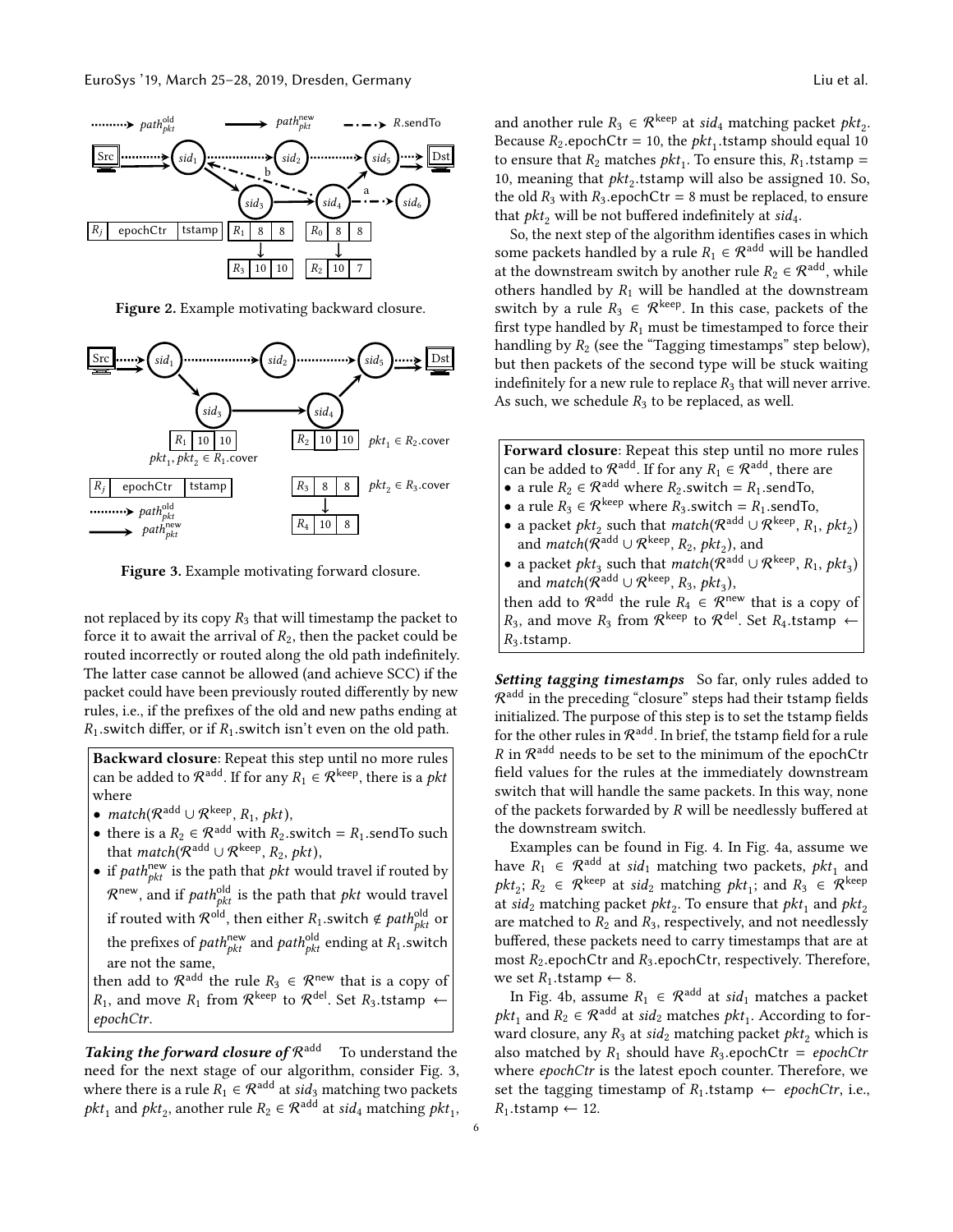<span id="page-6-0"></span>

Figure 4. Example of tagging timestamps.

Tagging timestamps: For each  $R_1 \in \mathcal{R}^{\text{add}}$ with  $R_1$ .tstamp =  $\perp$  and each packet *pkt* such that  $match(R^{add} \cup R^{keep}, R_1, \ phkt)$ , let  $R_{pkt}$  be the rule with  $R_{pkt}$ . switch =  $R_1$ . send To such that  $match(\mathcal{R}^{add} \cup \mathcal{R}^{keep}, R_{pkt}, pkt)$ . Then, set  $R_1$ .tstamp ← min<sub>pkt</sub> { $R_{pkt}$ .epochCtr}, where the min is taken over all such packets pkt.

Creating send-back rules The last step of the controller's algorithm is to create rules that cause a packet to backtrack if, while traveling its old path, it encounters a switch  $sid_2$  at which the rule it would have matched in the old configuration has already been deleted and no new rule has been added to instead match this packet (e.g., since the new path doesn't traverse this switch). Rather than just drop the packet, the switch will send the packet back to the switch  $sid_1$  from which it came. This time, however, the send-back rule R at sid<sub>2</sub> will tag the packet with *pkt*.tstamp =  $R$ .tstamp = epochCtr, causing the packet to be buffered at  $sid_1$  until a new rule arrives. This rule might, in fact, be another send-back rule.

An example is shown in Fig. [5,](#page-6-1) where a packet pkt travels along an old path until it reaches switch  $sid_3$ , which is not on pkt's new path. Rather than drop the packet, the send-back rule  $R_3$  is added to sid<sub>3</sub> when the old rule  $R_2$  matching *pkt* in the old configuration is deleted, to direct *pkt* back to  $sid_2$ . Because  $R_3$  tstamp = epochCtr = 9, pkt tstamp = 9 when it arrives back at  $sid_2$ , where it is buffered until the rule  $R_4$ with  $R_4$ .epochCtr = 9 is installed.  $R_4$  is also a send-back rule, causing *pkt* to be forwarded back to  $sid_1$ , where it will await the installation of a rule that will forward the packet on its new path.

<span id="page-6-1"></span>

Figure 5. Example of send-back rules.

Send-back rules: Repeat this step until no more rules can be added to  $\mathcal{R}^{\text{add}}$ . If for any rule  $R_1 \in \mathcal{R}^{\text{old}}$ , there is a rule  $R_2 \in \mathcal{R}^{old}$  with  $R_2$  switch =  $R_1$  send To such that for some packet pkt,

- match( $\mathcal{R}^{\text{old}}, R_1, \text{pkt}$ ),<br>• match( $\mathcal{R}^{\text{old}}$ ,  $R_1, \text{pkt}$ )
- match( $\mathcal{R}^{\text{old}}, R_2, \text{pkt}$ ), and<br>c if path<sup>old</sup> is the path the
- if *path* $_{\text{pkt}}^{\text{old}}$  is the path that *pkt* would travel if routed with  $\mathcal{R}^{\text{old}}$  and if  $path_{pkt}^{\text{new}}$  is the path that  $pkt$  would travel if routed with  $\mathcal{R}^{\text{new}}$ , then  $R_1$  switch  $\in$  pathold<br>and  $R_2$  switch  $\notin$  path<sup>new</sup> and  $R_2$  switch  $\notin path_{pkt}^{\text{new}}$ ,

then add a new rule  $R_3$  to  $\mathcal{R}^\mathrm{add}$  where

<span id="page-6-2"></span> $R_3$ .switch  $\leftarrow R_2$ .switch  $R_3$ .sendTo  $\leftarrow R_1$ .switch  $R_3$ .priority ← ∞  $R_3 \text{.cover} \leftarrow \bigcup \{pkt\}$  (1)  $R_3.\text{epoch}$ Ctr  $\leftarrow epochC$ tr  $R_3$ .tstamp ← epochCtr where the union in  $(1)$  is taken over all such packets *pkt*.

The rule  $R_3$  is called a "send-back rule."

**Deployment** At this point, the controller deploys  $\mathcal{R}^{\text{add}}$  using flowadd commands and removes  $\mathcal{R}^\mathsf{del}$  using flowdel commands on the switches. Recall that all such commands are applied atomically at a single switch, but different switches can execute these command bundles at different times (e.g., due to differing delays between the controller and those switches). Our management of timestamps on packets and rules ensures that SCC is nevertheless achieved. Once the controller receives confirmation that all rules have been deployed and sufficient time has passed since that confirmation that packets should no longer encounter send-back rules $^1,$  $^1,$  $^1,$ the controller can delete the send-back rules from switches.

Algorithm efficiency Several stages of our algorithm are described inductively, which breaks the algorithm down into

<span id="page-6-3"></span><sup>&</sup>lt;sup>1</sup>A delay of *linkLatency*  $\times$  *diameter* should suffice, where *diameter* is the length of the longest routing path in the network.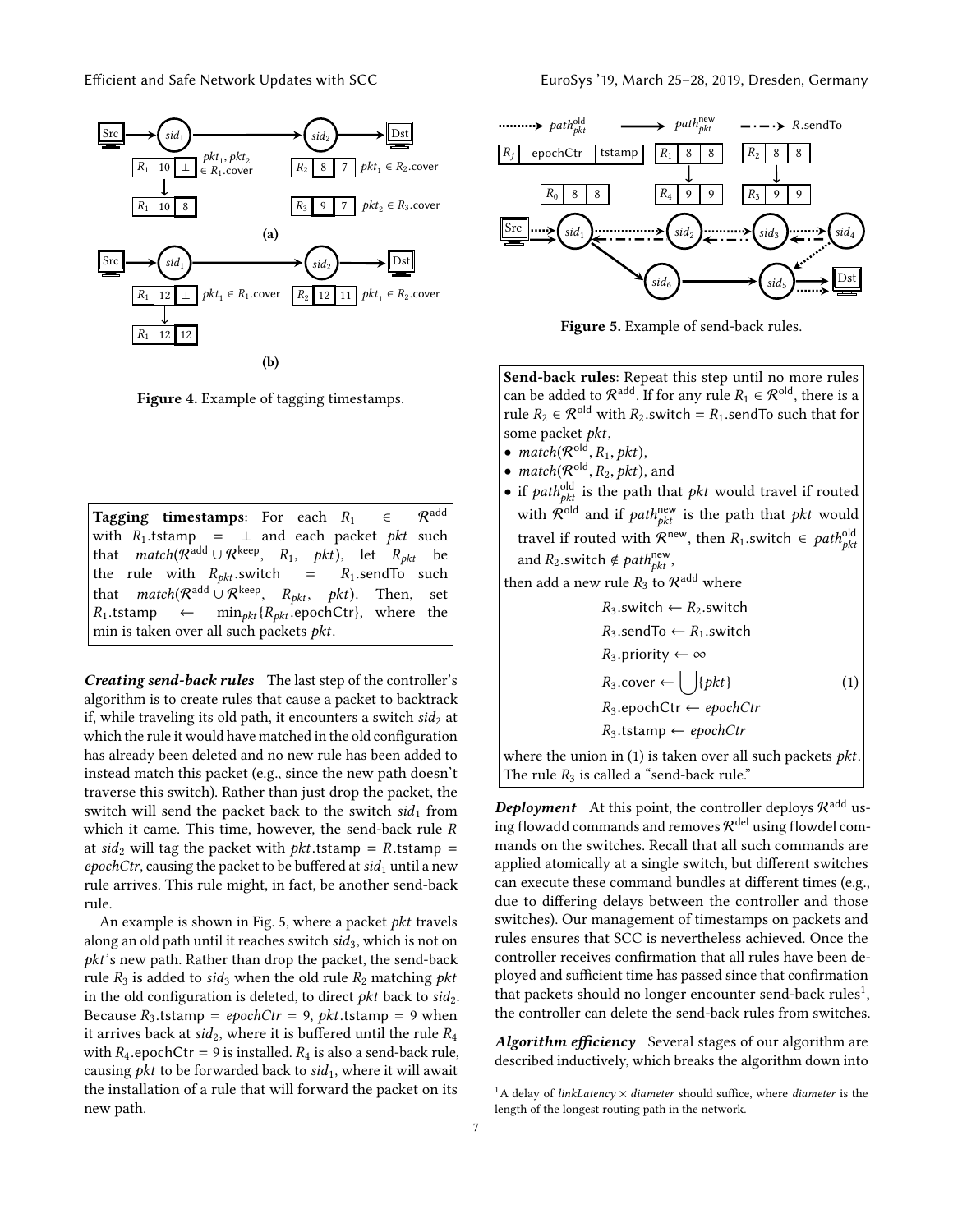(hopefully) understandable steps but somewhat clouds the overall efficiency of the algorithm. Consider for each epoch the equivalence classes of flows that the rules for that epoch route identically. So, the "old" equivalence classes each consists of all flows that each match to the same sequence of rules in  $\mathcal{R}^\mathsf{old}$ , and similarly the "new" equivalence classes each consists of all flows that each match to the same sequence of rules in  $\mathcal{R}^{\text{new}}$  . Of the five stages of our algorithm, only "Backward closure" and "Send-back rules" are a function of the *paths* taken by flows (i.e., refer to  $path_{pkt}^{\text{old}}$  and  $path_{pkt}^{\text{new}}$ ), and so only these stages need consider flows at the granularity of the old and new equivalence classes. Letting  $c^{\text{old}}$  and  $c^{\text{new}}$ be the number of old and new equivalence classes, respectively, each iteration of "Backward closure" examines pairs of rules on adjacent switches ( $R_1 \in \mathcal{R}^{\text{old}}$  and  $R_2 \in \mathcal{R}^{\text{new}}$  where  $R_2$  switch =  $R_1$  sendTo) and old and new paths of flows they cover (at most  $c^{\text{old}} \times c^{\text{new}}$  pairs), and so very coarsely, "Backward closure" costs  $O(e^{old}e^{new} \times |\mathcal{R}^{old}| \times |\mathcal{R}^{new}|)$  time. Similarly, "Send-back rules" considers pairs of adjacent, old rules  $(R_1 \in \mathcal{R}^{\text{old}} \text{ and } R_2 \in \mathcal{R}^{\text{old}} \text{ such that } R_2 \text{ .switch} = R_1 \text{ .sendTo}$ and so incurs cost of  $O\left(e^{\text{old}}e^{\text{new}} \times |\mathcal{R}^{\text{old}}|^2\right)$  time. So, the running time of our algorithm is theoretically dominated by steps of  $O\left(c^{\text{old}}c^{\text{new}} \times \left(\left|\mathcal{R}^{\text{old}}\right| \times |\mathcal{R}^{\text{new}}| + \left|\mathcal{R}^{\text{old}}\right|^2\right)\right) \text{cost}.$ 

In practice, we believe this estimate to be wildly pessimistic, since considering rules on adjacent switches dramatically reduces the number of switch pairs to consider, and because presumably only a small fraction of the network traffic (rules and flow equivalence classes) changes from one epoch to the next. As such, in Sec. [7](#page-9-0) we will empirically demonstrate the scalability of our algorithm.

#### <span id="page-7-0"></span>5.2 Properties

## Proposition 1. The protocol of Sec. [5.1](#page-4-0) implements suffix causal consistency.

*Proof.* (Sketch) Let  $R_1$  be the first rule R matched to a packet *pkt* with R.epochCtr = *pkt*.epochCtr. If  $R_1$  is a send-back rule, then  $pkt$  will follow a chain of send-back rules  $R$ , each requiring *pkt* to be buffered awaiting the next by setting  $pkt.tstamp \leftarrow R.\text{epochCtr}.$  This chain delivers pkt back to a switch on the new path for  $pkt$  in the epoch with index *pkt*.epochCtr. If  $R_1$  is not a send-back rule, then this rule is already on a switch that is on this new path.

Let  $R_2$  be the last rule R matched to a packet *pkt* with  $R.\text{epochCtr} = \rho kt.\text{epochCtr}.$  Then, each rule  $R_3$  to which *pkt* is matched at downstream switches has  $R_3$ .epochCtr < *pkt*.epochCtr (as otherwise,  $R_2$  would not be the last such rule). Note that  $R_2$  can therefore not be a send-back rule  $$ each send-back rule has a tstamp field equal to  $pkt$ .epochCtr, which would preclude the next rule  $R$  to match  $pkt$  having  $R.\text{epoch}$ Ctr  $\lt$  *pkt*.epochCtr. Now suppose for a contradiction that  $R_3$  is the first downstream rule (possibly equal to  $R_2$ ) matched to *pkt* that directs *pkt* differently than the rule

 $R_4 \in \mathcal{R}^{\text{new}}$  would have (i.e., for which *match*( $\mathcal{R}^{\text{new}}, R_4, \, \text{pkt}$ ) is true), where  $\mathcal{R}^{\text{new}}$  refers to that set of rules as generated in epoch *pkt*.epochCtr. Then,  $R_3 \in \mathcal{R}^{del}$  and  $R_4 \in \mathcal{R}^{add}$  in that invocation. By inductive application of the "backward closure" rule,  $R_2$  tstamp =  $pkt$  epochCtr, contradicting the assumption that  $R_2$  is the last rule R matched to *pkt* with  $R.\text{epochCtr} = \text{pkt}.\text{epochCtr}.$ 

Higher-level properties One strength of SCC is that it implies a number of other desirable properties for routing. Among them is black-hole freedom [\[25\]](#page-14-13), i.e., the property that packets are not dropped during the transition from an old routing configuration to a new configuration. This property is, of course, contingent on no packet being black-holed intentionally, i.e., that the routing policy in each epoch provides a viable path for every packet. Assuming this, then, the guarantee that each packet will traverse a suffix of the path prescribed for it in the most recent epoch for which it encounters a rule will guarantee that the packet is not dropped.

A second property implied by SCC is bounded looping (cf., [\[37\]](#page-14-20)). More specifically, since SCC ensures that each packet exits the network on a suffix of the most recently specified covering path for which it encounters a rule, the packet will not loop unless the packet forever encounters a rule created due to another, more recently specified path. In other words, once the network stabilizes and no more paths are specified for long enough, the packet will exit the network and cannot loop indefinitely.

A final property that we discuss is waypoint enforcement (e.g., [\[3,](#page-13-9) [9,](#page-13-10) [34\]](#page-14-21)), of which we consider two varieties. The first requires that certain flows be routed through a series of middleboxes (the "waypoints") that remain fixed, even though the paths between the waypoints are adjusted over time. In this case, each path segment between consecutive waypoints can be treated as an individual path in the routing policy of an epoch, i.e., treating each waypoint as the egress node for one "path" and the subsequent ingress node on another "path" to re-enter the network on its way to the next waypoint. SCC then guarantees that every packet reaches waypoints in order.

The second variant of waypoint enforcement allows waypoints to change, in addition to the paths between them. In this case, we cannot treat each path segment between consecutive waypoints individually for the sake of routing. However, we can accommodate this version of the problem by modifying the order in which the controller deploys new rules to the network, to ensure that the ingress switch of the waypoint-bound packets in each epoch will be updated before any other switch is. In this way, SCC's promise that packets will be routed along a suffix of the most recently specified path for which they encounter rules equates to these packets being routed along the entire path. Implicit in this statement is the requirement that a subsequent epoch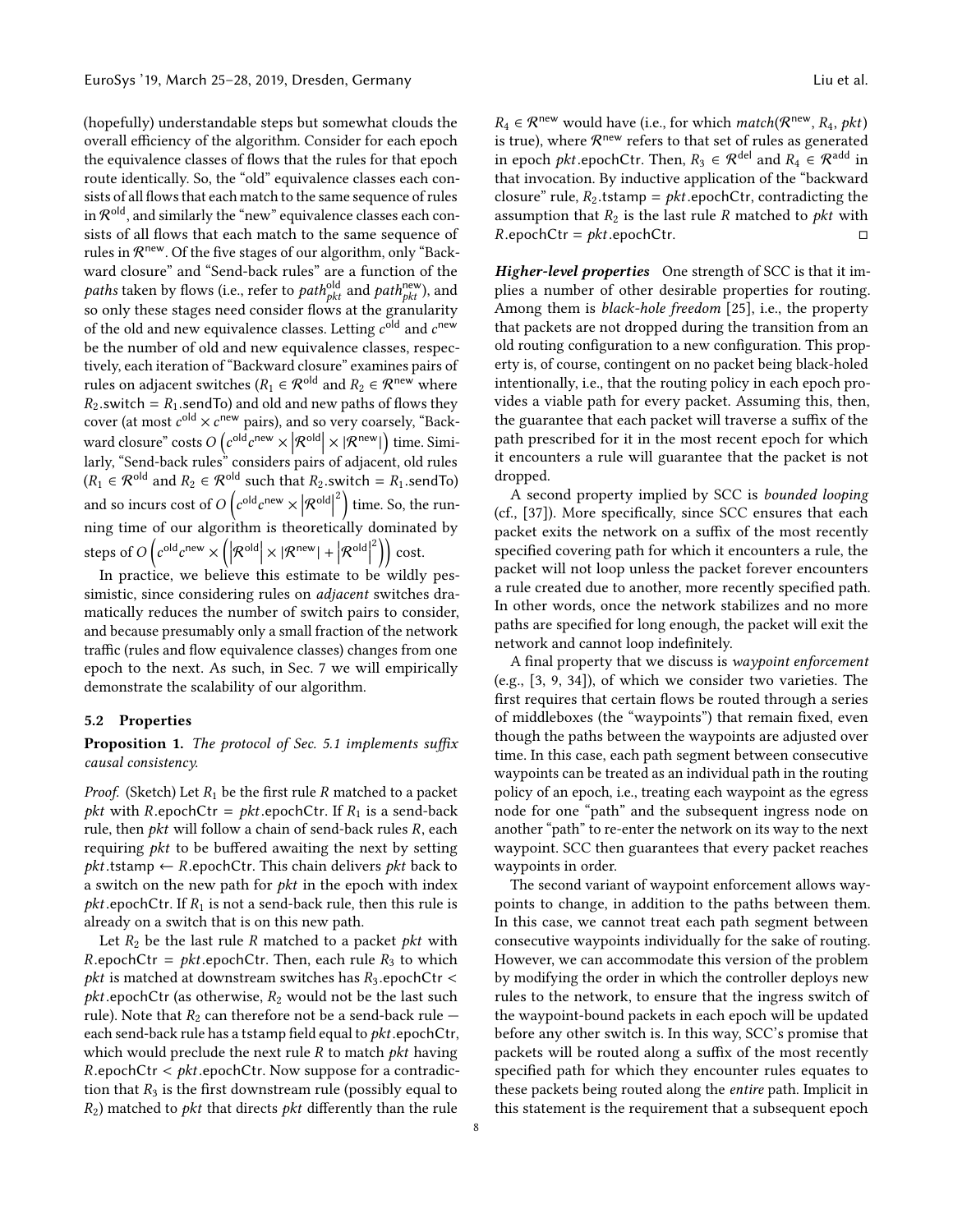cannot "catch up to" a packet routed at its ingress switch using the previous epoch's rules. To ensure this, after the controller installs new rules at the ingress switch, it must wait to install new rules at subsequent switches until all packets routed at the ingress using old rules would have had time to exit the network.

**Model checking** We subjected our algorithm (specified using a modeling language) to model checking to verify its enforcement of suffix causal consistency, as well as black-hole freedom and bounded looping. Specifically, we used  $\rm Z3Py^2$  $\rm Z3Py^2$ , a Python API for the Z3 solver [\[30\]](#page-14-22), to model network updates, and let the Z3 solver verify black-hole freedom, bounded looping and suffix causal consistency.

We constructed our model with ten switches in a mesh topology and with three flows. The maximum length of each routing path was six switches. Each switch was allowed ten rules ( $|sid_i$ .ruleSet $| \leq 10$ ), which was adequate to accommodate the rules deployed by our algorithm for any well-formed date the rules deployed by our algorithm for any well-formed routing policy for a system of this size. Deployed rules satis-fied the constraints of Sec. [3.1;](#page-2-0) e.g., if  $R_j, R_{j'} \in \mathfrak{sd}_i$ .ruleSet<br>then  $R_j$ , priority  $\neq R_{ij}$  priority or  $R_j$ , cover  $\cap R_{ji}$  cover  $\equiv \emptyset$ . then  $R_j$  priority  $\neq R_{j'}$  priority or  $R_j$  cover  $\cap R_{j'}$  cover = 0.<br>The fields of each rule were unspecified and so explored The fields of each rule were unspecified and so explored by the model checker; in particular, each rule could cover any number of flows. Each flow was routed from its ingress to its egress using normal switch behavior (e.g., a switch matches a packet to the highest priority rule that covers it). For each initial rule <sup>R</sup>, <sup>R</sup>.epochCtr and <sup>R</sup>.tstamp were allowed to range over {1, <sup>2</sup>, <sup>3</sup>} (explored by the model checker). We modeled the effects of one new epoch<sup>[3](#page-8-2)</sup> (epochCtr = 4) that implemented some different routing policy from the first (i.e., at least one flow traveled a different path to its egress) using rules for which <sup>R</sup>.epochCtr and <sup>R</sup>.tstamp were set according to our algorithm.

Z3 explored all possibilities for each new rule and, so, for the new path traversed by each flow, constrained only so that each flow's ingress was unchanged. To model unknown delays for switch updates to occur, each switch that had not yet applied a new rule to a packet could apply either an old rule  $R_1$  or new rule  $R_2$  to match the current packet *pkt*, according to *pkt*.tstamp. Specifically, if *pkt*.tstamp  $\leq$  $R_1$ .epochCtr and *pkt*.tstamp  $\leq R_2$ .epochCtr, either rule could be applied to the packet, creating two branches. If  $$ then only the new rule  $R_2$  could be used to match the packet.

To test black-hole freedom, we set a condition that the trace of each packet should end with the egress node for the packet. The bounded looping property was defined to require that any unordered pair of switches cannot occur in the trace more than twice. The suffix causal consistency property was modeled to require that, once a packet arrives at a switch belonging to its new path but not its old path, it stays on the new path. We let the Z3 solver explore all possible switch configurations to check for violations of these properties. In previous, incomplete versions of our algorithm, this model checking revealed corner cases that we had failed to consider and that resulted in property violations; several of these corner cases were used in the examples given in Sec. [5.1](#page-4-0) to motivate the algorithm stages. For the algorithm presented in Sec. [5.1,](#page-4-0) however, after running about 6 days, the model checker successfully terminated and found no violations.

## 5.3 Timestamp Reset

Since the number of bits in each packet header to maintain the timestamp  $pkt$ .tstamp is limited, the packet timestamps will eventually approach their maximum value. It is thus necessary for the controller to periodically reset the timestamps in rules in the network which, in turn, will reduce the values of timestamps carried in packets. Specifically, the controller executes the following steps periodically, during which time new epochs are not initiated. First, the controller issues commands to all the switches concurrently to reset the tagging timestamp <sup>R</sup>.tstamp of each deployed rule R to R.tstamp  $\leftarrow$  0 and awaits an acknowledgment from each switch. Second, after a delay of sufficiently long to ensure that packets pkt remaining in the network have  $pkt$ .tstamp = 0, the controller issues commands to update the <sup>R</sup>.epochCtr fields of all deployed rules R to R.epochCtr  $\leftarrow$  0. Since each packet *pkt* traveling the network has *pkt*.tstamp = 0, resetting R.epochCtr  $\leftarrow$  0 for all rules does not result in packet drops or delays.

## <span id="page-8-0"></span>6 Implementation

We implemented our algorithm in both the P4 switch [\[5\]](#page-13-4) and Open vSwitch<sup>[4](#page-8-3)</sup>. To issue updates to the switches, we utilized P4 Runtime<sup>[5](#page-8-4)</sup> and the Ryu controller<sup>[6](#page-8-5)</sup>, respectively.

## 6.1 P4

We used the BMv2 switch target (i.e., behavioral-model<sup>[7](#page-8-6)</sup>) as our switch model and the P4 language, which is a declarative language to express how packets are processed by the pipeline of switches. Specifically, we defined a packet header field to store a timestamp, i.e., *pkt*.tstamp. Upon packet arrival, the parser of the switch extracts pkt.tstamp along with other header fields, and passes the packet to the ingress pipeline. Once the ingress pipeline determines the rule R matching pkt using the standard packet-matching logic, it records the values <sup>R</sup>.epochCtr and <sup>R</sup>.tstamp as metadata for this packet. If R.epochCtr  $\geq$  *pkt*.tstamp, then the ingress

<span id="page-8-1"></span> $2$ <http://ericpony.github.io/z3py-tutorial/guide-examples.htm>

<span id="page-8-2"></span><sup>&</sup>lt;sup>3</sup>This is reasonable since we require that one epoch's rule changes are deployed to the network prior to starting the next.

<span id="page-8-3"></span><sup>4</sup><http://openvswitch.org>

<span id="page-8-4"></span><sup>5</sup><https://github.com/p4lang/PI/>

<span id="page-8-5"></span><sup>6</sup><https://osrg.github.io/ryu/>

<span id="page-8-6"></span><sup>7</sup><https://github.com/p4lang/behavioral-model/>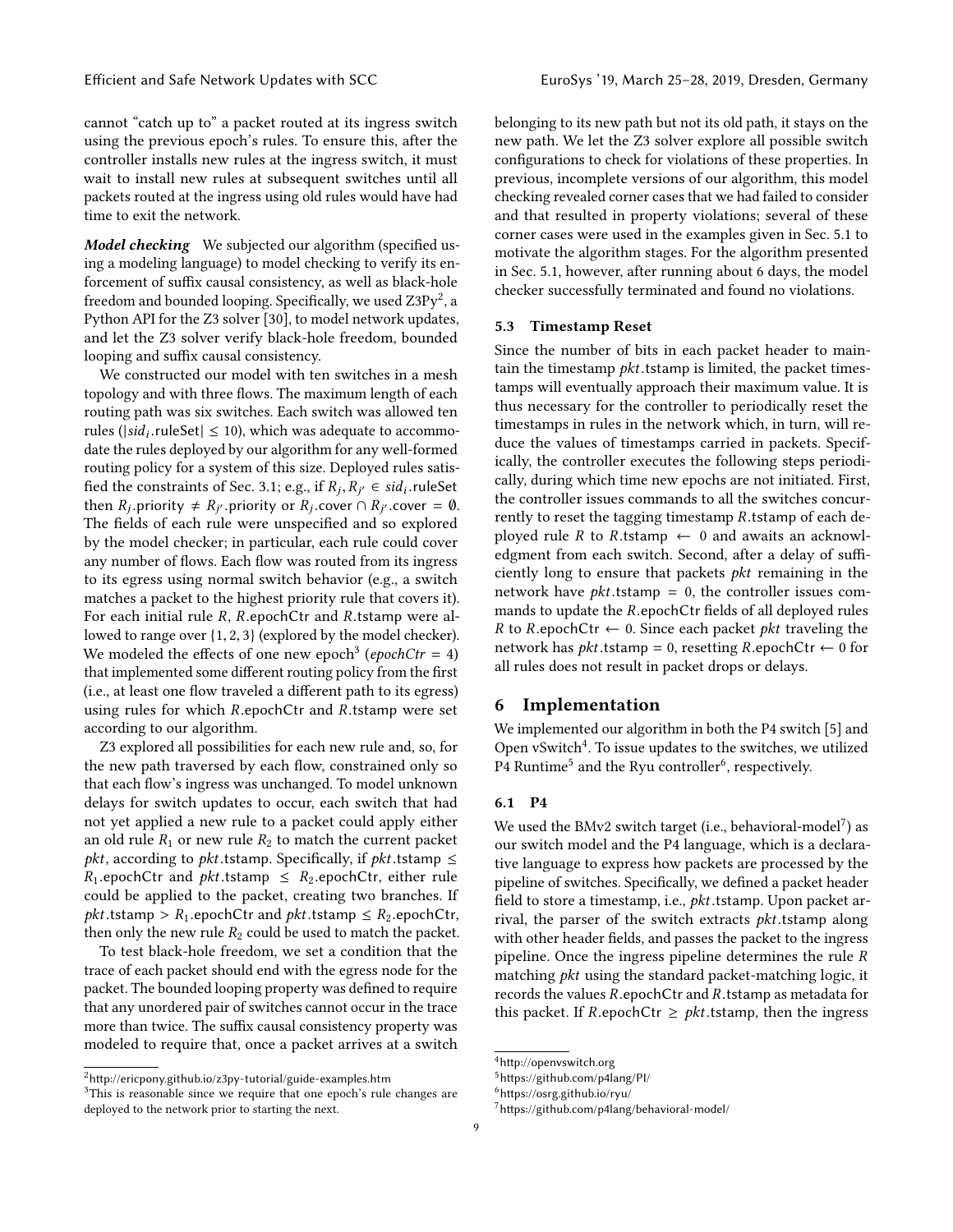pipeline forwards the packet to the egress pipeline with instructions to tag the packet with  $pkt$ .tstamp  $\leftarrow$  R.tstamp and forward the packet to the outbound port defined by R.sendTo. Otherwise (i.e.  $pkt$ .tstamp > R.epochCtr), the ingress pipeline resubmits the packet to the parser (even though pkt has not been changed) to go through the table again to see if the rules have been updated. <sup>R</sup>.epochCtr is provided as a parameter to the action field of R rather than as a match field, so that it can be incorporated into the logic of the rule's action.

We made several modifications to the BMv2 switch model to reduce performance overhead and achieve atomic rule updates. Specifically, to reduce the cost caused by resubmitting a packet too frequently, we used two input queues. The packets received by the switch are pushed to the first queue, while the resubmitted packets are buffered in the second one. The ingress pipeline then pops packets from the second queue much less frequently than it does from the first, to reduce the cost of resubmitting packets while waiting for new rules. Moreover, to achieve atomic rule updates (i.e., operation bundling, see Sec. [4\)](#page-3-0), we used the approach proposed by Han et al. [\[11\]](#page-13-11). Specifically, when receiving multiple rule updates from the controller, the switch (i) makes a copy of the currently active rule table, (ii) applies the updates to the copy, (iii) atomically updates an active-table pointer to point to the (now updated) copy, and (iv) frees the original table. Although this approach requires double the memory space, it does not disrupt traffic during the update.

#### 6.2 Open vSwitch

In contrast to the P4 implementation above, which uses a new header field to store pkt.tstamp, our Open vSwitch (OVS) implementation leverages unused header bits to store pkt.tstamp in each packet. These header bits, which are the same as those used by COCONUT [\[10\]](#page-13-5), include 12 bits of the VLAN tag (also used by CU [\[35\]](#page-14-1)) and 19 bits of the MPLS label. We modified OVS to extract these bits from the packet header and to set these bits during forwarding, according to the rule to which it was matched. The <sup>R</sup>.epochCtr value for each rule  $R$  is embedded into the matching field of the rule to avoid modifying to the OpenFlow specification, but this value is not used for matching; instead, it is extracted from the rule during rule installation (and masked during matching). If for the rule R to which *pkt* is matched, *pkt*.tstamp > <sup>R</sup>.epochCtr, then the thread handling this packet pauses for 1ms and resubmits the packet for matching to the rule table again.

Since OVS allows a rule to direct packets back to the port on which it arrived only by specifying the directive "in\_port" as the outbound port, it was necessary to implement each send-back rule (as described in Sec. [5\)](#page-3-1) using two separate rules. One rule handles a packet arriving from the upstream switch on an old path and so that must be forwarded to the same port on which it arrived, using the in\_port directive. The second rule handles a packet arriving from the downstream switch on the old path and so that must be forwarded to the upstream switch on that path.

For atomic rule updates, we leveraged OVS' bundle operation, which buffers packets while applying changes. Compared with our P4 implementation, this method increases packet latencies, but does not require extra memory resources.

## 6.3 Controller

The controller provides an interface to the applications and transforms a new routing policy into multiple rule modification commands. The controller does this by first computing forwarding rules based on the new epoch's routing policy, using the algorithm of Kang et al. [\[15\]](#page-14-19). The output rules  $(\mathcal{R}^{\mathsf{new}})$  and the rules already deployed to the network  $(\mathcal{R}^{\mathsf{old}})$ are the inputs to our algorithm described in Sec. [5.](#page-3-1)

Our P4 implementation uses the P4 runtime, which is a protocol-independent API using Protobuf $^8$  $^8$  and gRPC $^9$  $^9$  to issue rule updates to the P4 switches. For our OVS implementation, we leveraged the Ryu controller with the OpenFlow protocol [\[32\]](#page-14-23). The main difference between these options is that, while OpenFlow only gives us a way to populate switch tables, the P4 runtime can also push a new P4 program to reconfigure the forwarding behavior of the switches.

For our P4 implementation, we utilized gRPC in Python to issue rule modification commands, while the Ryu controller uses a REST API to update rules in OVS. gRPC allows multiple table-entry updates to be included in one message. In contrast, the Ryu controller uses a bundle operation to issue a sequence of rule modifications. Specifically, the Ryu controller issues a bundle-control message to open a bundle for each switch and then one or more bundle-add messages to indicate which rules need to be modified, followed by a bundle-control message to commit and close the bundle. The flag OFPBF\_ORDERED and OFPBF\_ATOMIC are specified to ensure that updates are applied in the order sent and atomically. After committing the rule updates, the switch sends a confirmation message to the controller to allow the controller to update its records of switch states.

# <span id="page-9-0"></span>7 Evaluation

In this section we evaluate our design, specifically to show the following benefits of SCC:

• SCC compares favorably to COCONUT [\[10\]](#page-13-5) and to the original, uncoordinated approach to rule updates in terms of the packets dropped during an update (Sec. [7.2\)](#page-11-0), and favorably to COCONUT, CU [\[35\]](#page-14-1), and TSU [\[23\]](#page-14-10) in terms of the packets dropped due to link failures (Sec. [7.3\)](#page-11-1).

<span id="page-9-2"></span><span id="page-9-1"></span><sup>8</sup><https://developers.google.com/protocol-buffers/> <sup>9</sup><https://grpc.io/>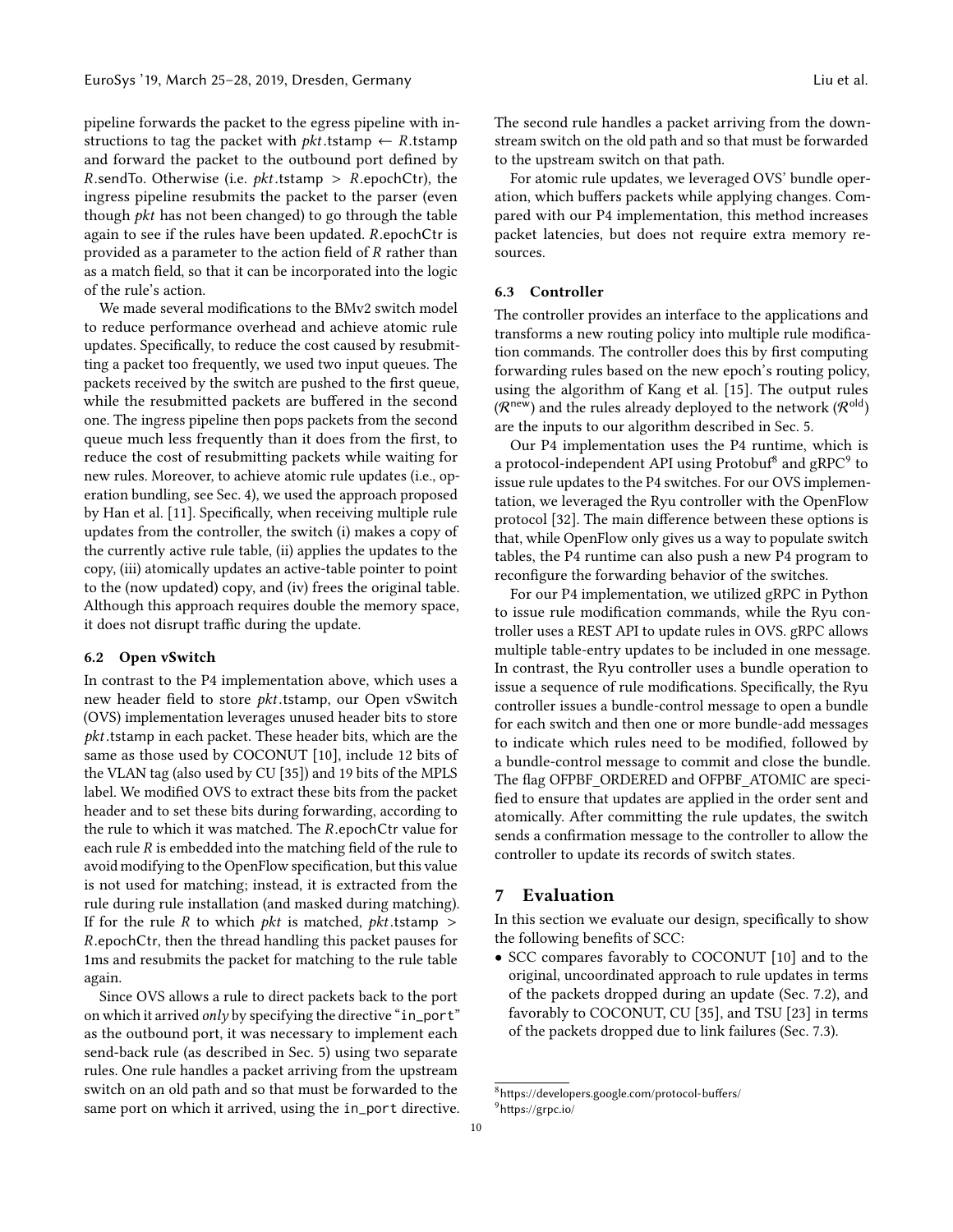- SCC deploys rules more quickly than CU, COCONUT, or TSU (Sec. [7.4\)](#page-12-0) and imposes less rule storage overhead in amount and/or duration than these alternatives (Sec. [7.5\)](#page-12-1).
- The rule generation time of our algorithm scales across a range of both fat-tree and ISP topologies (Sec. [7.6\)](#page-12-2).
- The buffering overhead imposed by our algorithm is manageable for today's switches (Sec. [7.7\)](#page-13-12).

#### 7.1 Setup

For the tests in Secs. [7.2–](#page-11-0)[7.5](#page-12-1) and [7.7,](#page-13-12) our experiments were conducted on topologies emulated in Mininet<sup>[10](#page-10-0)</sup> on a 2.1GHz quad-core CPU with 8GB of memory. We used a fat-tree topology with  $K = 8$  ports per switch, and one ISP topology (DFN from Topology Zoo<sup>[11](#page-10-1)</sup>) for these tests. The  $K = 8$  fattree contained 80 switches, and IP addresses were assigned as prescribed by Al-Fares et al. [\[2\]](#page-13-13). The DFN topology contained 58 switches and 87 links. To simulate the delay between the controller and switches, we randomly sampled values from a normal distribution measured by Huang et al. [\[13\]](#page-13-14), specifically with mean 150ms and standard deviation of <sup>7</sup>.1ms. To create realistic path changes on the fat-tree networks, we replayed a log of route changes collected from Facebook's network [\[6\]](#page-13-15). For the ISP topologies, we used shortest-path routing and induced route changes by breaking links. We used Hping<sup>[12](#page-10-2)</sup> to craft packets in our Open vSwitch tests. We used Scapy<sup>[13](#page-10-3)</sup> in our P4 tests, as this tool enabled us to craft custom packet headers. In our tests, there was one flow per source-switch/destination-switch pair, and we parameterized many of our tests by the packet-sending rate per flow. So, for example, a rate of 1000 packets per second indicates that 1000 packets flowed from each source switch to each other destination switch per second.

The tests in Sec. [7.6](#page-12-2) focused on rule generation times and so did not require a network emulator. These tests used fattree topologies ( $K = 8$  and  $K = 6$ ) with routing changes again taken from the Facebook dataset, as well as multiple ISP topologies taken from Topology Zoo. These tests were executed on a 32-core, <sup>2</sup>.1GHz computer with 256GB of memory, though did not require such a heavily resourced machine.

In our evaluations in Secs. [7.2–](#page-11-0)[7.5,](#page-12-1) we primarily compare our algorithm (SCC) to COCONUT [\[10\]](#page-13-5), CU [\[35\]](#page-14-1), TSU [\[23\]](#page-14-10) and "original" deployment, based on our own implementation of each. To interpret the results we report, it is therefore useful to briefly recall how these designs update routing policies.

CU Consistent Updates (CU) uses a two-phase commit to apply rule updates atomically throughout a network. Each ingress switch timestamps each inbound packet with a timestamp indicating the current epoch, and each downstream switch uses rules with the same epoch timestamp to match the packet. The timestamp carried by the packet will not be changed as it traverses the network. The update phase deploys—but does not yet enable—rules for the new epoch (with a new timestamp) at all switches. Then, after all the new rules have been installed, the controller updates the ingress switch to start tagging packets with the new epoch timestamp, resulting in the new epoch's rules being applied to any packet carrying the new epoch timestamp. This atomic update will make each packet traverse either its old or new path in its entirety. After the controller learns that all ingress switches are now timestamping with the new epoch timestamp, and after waiting sufficient time for any packets timestamped for the old epoch to have departed the network, the controller instructs all switches to delete the old epoch rules.

COCONUT As discussed in Sec. [2,](#page-1-0) COCONUT has somewhat different goals than SCC. However, by treating the entire network as a "logical device" and each epoch as a "logical rule" (in their terminology), we can adapt the COCONUT design to implement properties similar (though not identical) to ours. If interpreted this way, COCONUT behaves similarly to CU by operating in phases: the controller deploys (but not yet enables) a new epoch's rules to switches in a first phase, then enables the new rules in a second, and then deletes the old rules in a third. The controller begins each phase after the previous completes. One difference from CU is that a packet previously routed by old rules can transition to being routed by new rules, at which point it will continue to be routed by new rules (since it carries a vector timestamp with a single component or, in other words, a traditional Lamport timestamp for the new epoch). For this reason, the controller need not delay between the second and third phases to give packets routed by old rules time to depart the network. There is a fourth stage in COCONUT that adjusts new rules' priorities, due to its implementation strategy to leverage priorities to ensure that a packet matches a new rule even when both old and new rules covering it are still installed in the switch.

TSU Transiently secure network updates (TSU) commits network updates incrementally and so in multiple steps. In each step, the controller sends updates to a subset of switches, and waits for their installation before the next step. Therefore, during the update, old rules may be used by some switches, while other switches may forward packets according to the new policy. However, this scheme uses mixed-integer programs to compute an update schedule that minimizes the update steps while still guaranteeing some desirable properties (e.g., loop freedom and waypoint enforcement). Although there may not always be a feasible update schedule that achieves these properties, TSU does not require packet tagging and does not need extra rules on the switches.

<span id="page-10-0"></span> $10$ <http://mininet.org/>

<span id="page-10-1"></span> $^{11}$ <http://www.topology-zoo.org/>  $\,$ 

<span id="page-10-2"></span><sup>12</sup><http://www.hping.org/>

<span id="page-10-3"></span><sup>13</sup><http://www.secdev.org/projects/scapy/>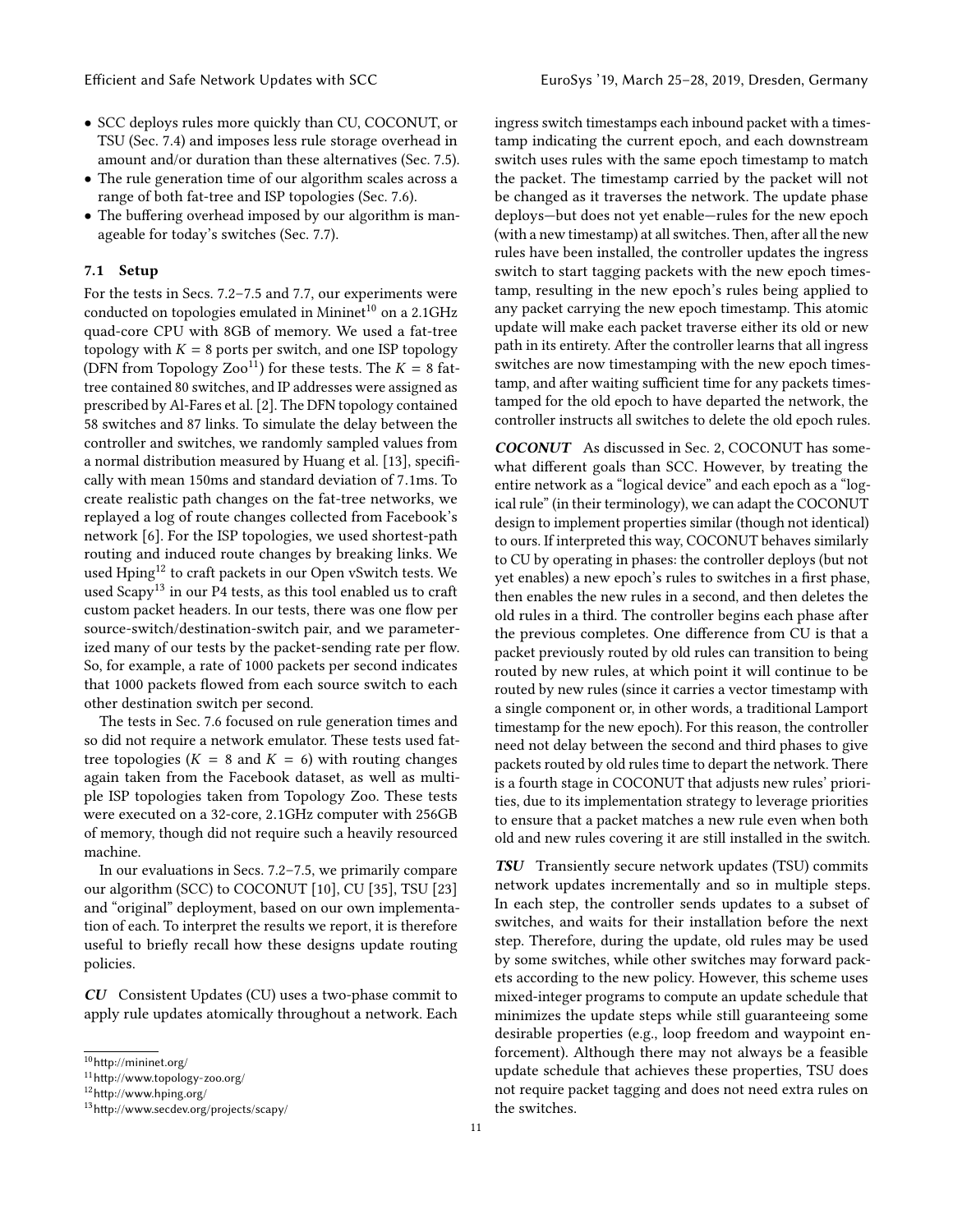**Original** "Original" deployment commits network updates in only one step. Specifically, the controller sends updates to switches without using any synchronization algorithm. Since messages from the controller to switches may suffer different delays, this deployment does not enforce any consistency.

# <span id="page-11-0"></span>7.2 Packet Loss During Regular Update

We measured the number of lost packets based on different packet sending rates when pushing updates to the switches concurrently to change the paths of packets in the fat-tree topology  $(K = 8)$ . As shown in Fig. [6,](#page-11-2) our protocol (SCC), TSU, and CU incur no packet loss because these two mechanisms maintain black-hole freedom. In addition, we set the TTL of each packet to be twice its old path length plus its new path length. So no packet loss also indicates bounded looping, since the packet will be dropped if its TTL reaches zero. In contrast, the normal deployment without any consistent update mechanism and COCONUT dropped packets because they do not prevent the case where a switch forwards packets using an old rule to a switch that is not on the new path for this packet and that has already deleted (or deprecated) its old rule. The "original" deployment approach also drops packets in other cases that COCONUT addresses (and that CU, TSU, and SCC also address).

#### <span id="page-11-1"></span>7.3 Packet Loss During Link Failure

In the tests reported in this section, we broke one randomly chosen link of some existing path, forcing a new epoch with new paths for the flows traversing that link. During the delay to update the network with the new paths, packets

<span id="page-11-2"></span>

Figure 6. Packet loss during normal update. Each data point is an average of 100 runs.

on those flows were lost. For the  $K = 8$  fat-tree topology (Figs. [7a–7b\)](#page-11-3), the response time included rule generation (i.e., the delay for executing our algorithm), while we precomputed the rules for the DFN topology (Fig. [7c\)](#page-11-3). The DFN results for Open vSwitch are similar to those for P4 and so are omitted for brevity. As we can see in Fig. [7,](#page-11-3) SCC dropped fewer packets than COCONUT, TSU, and CU because our protocol has smaller delay to put the new configuration in place. Specifically, in SCC, new rules can be applied as soon as they are installed in the switch. However, CU and COCONUT require that updated rules reach all switches on the new paths before any of them can start to be used to route packets, and TSU deploys new rules over multiple steps. Also, SCC outperforms the "original" deployment due to the consistency that SCC offers; e.g., SCC prevents packets forwarded using a new rule from then being matched to an old rule or otherwise dropped.

<span id="page-11-3"></span>

Figure 7. Packet loss during link failure. Each data point is an average of 100 runs.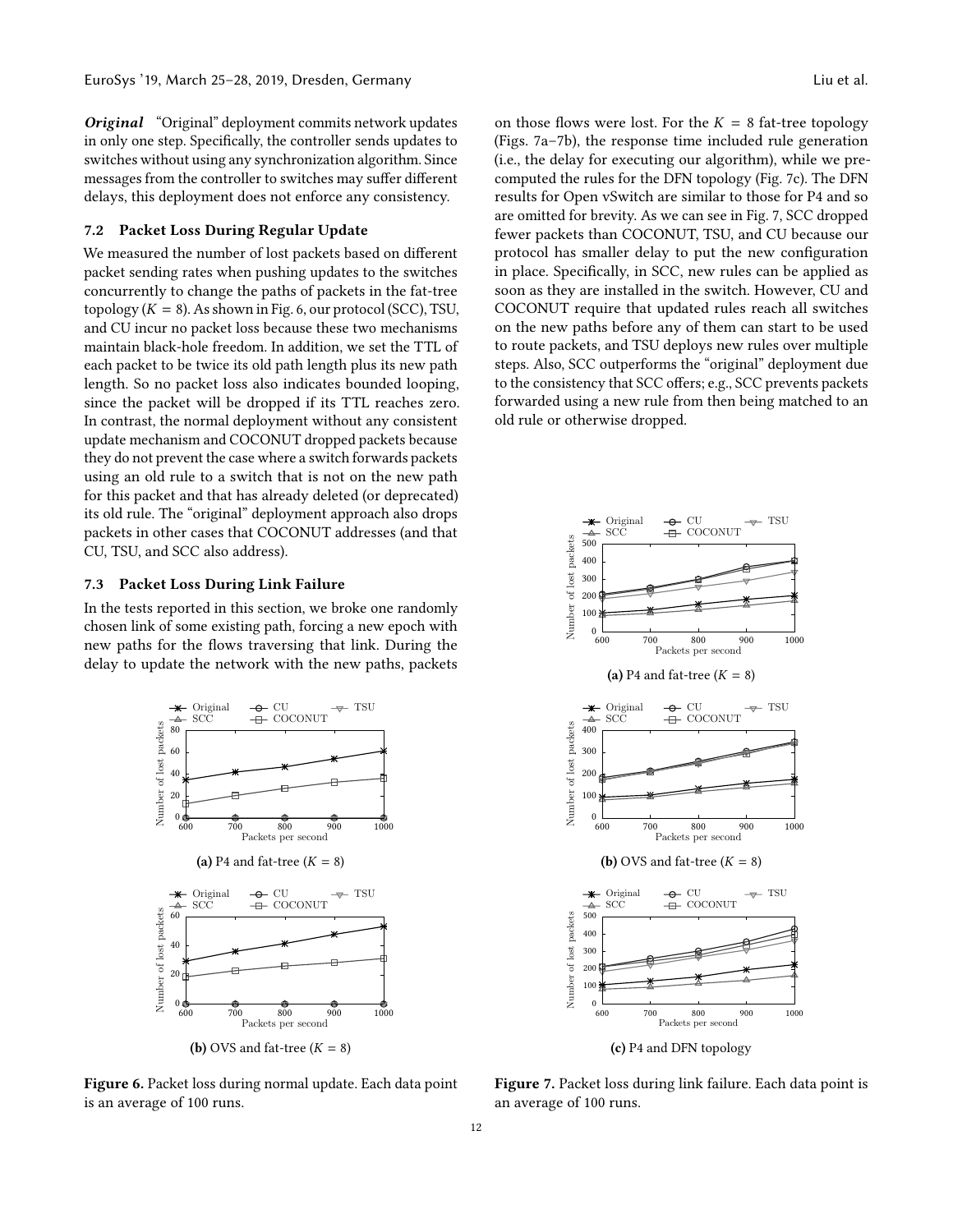## <span id="page-12-0"></span>7.4 Rule Deployment Time

In the tests reported in this section, we measured the deployment time of rule updates, including both the new rule installation and old rule cleanup (and, in our case, send-back rule cleanup). Each epoch in these tests involved one path change, and Fig. [8](#page-12-3) shows the distribution of rule deployment times for 100 such epochs for the fat-tree topology  $(K = 8)$ . SCC rule deployment is considerably faster than TSU, CU and COCONUT, with the vast majority of the 100 SCC deployments completing before even a minority of the TSU and CU deployments and well before any COCONUT deployments. Total completion time of SCC is only slightly larger than for the "original" protocol, owing to extra rule cleanup.

<span id="page-12-3"></span>

Figure 8. CDF of rule deployment times over 100 epochs.

SCC outperforms CU and COCONUT during rule deployment for two reasons. First, SCC simply deploys rules to fewer switches, since it attempts to minimize the number of switches to which it must do so. Second, SCC involves fewer phases of communication between the controller and switches. Here, COCONUT is worse than CU because it requires more time to clean up old rules. TSU is better than CU because CU needs to update more switches.

#### <span id="page-12-1"></span>7.5 Memory Overhead in Switches

To evaluate the number of rules imposed on the switches by each algorithm, we examined the per-switch logs of rule installations and deletions over 100 consecutive path changes in the fat-tree topology ( $K = 8$ ). We computed a time series of the total number of rules installed across all switches in the network, if all 100 path changes were included in one epoch. This time series for each of SCC, CU, and CO-CONUT is shown in Fig. [9a.](#page-12-4) We repeated this evaluation on

the DFN topology, but by breaking the "busiest" link; see Fig. [9b.](#page-12-4) Here, the "busiest" link is the link that causes the most path changes when the link fails, which was 306 path changes in this case. As these figures show, SCC induced a rule overhead of significantly fewer rules than CU and COCONUT, because SCC installs extra, send-back rules only on selected switches on old paths. In particular, SCC does not temporarily retain old rules along with new rules, like CU and COCONUT do. Though TSU does not add extra rules on switches, old rules are kept longer because TSU executes in multiple steps.

<span id="page-12-4"></span>

(a) P4, fat-tree, 100 path changes



(b) P4, DFN, 306 path changes

Figure 9. Rules in the network during epoch installation.

#### <span id="page-12-2"></span>7.6 Rule Generation Time

Rule generation times for SCC are shown in Fig. [10.](#page-13-16) There are two groups of box-plots shown in Fig. [10:](#page-13-16) one for fattree topologies, and one for ISP topologies. Of the listed ISP topologies, the two numbers following each topology name (e.g., "40" and "61" in "Geant2012(40,61)") are the number of switches and links in the topology, respectively. The numbers in Fig. [10](#page-13-16) for the fat-tree topologies are rule-generation times where the new epoch differs from the old epoch by a sequence of 100 route changes present in the Facebook data (as in Fig. [9\)](#page-12-4). The experiments with ISP topologies reflect the cost of rule generation when a random link fails, causing all routes traversing it to change.

Fig. [10](#page-13-16) shows distributions of rule-generation times as box-plots. Each box shows the first, second (median), and third quartiles, and whiskers extend to cover points that fall within <sup>1</sup>.5<sup>×</sup> the interquartile range. Outliers are shown as dots.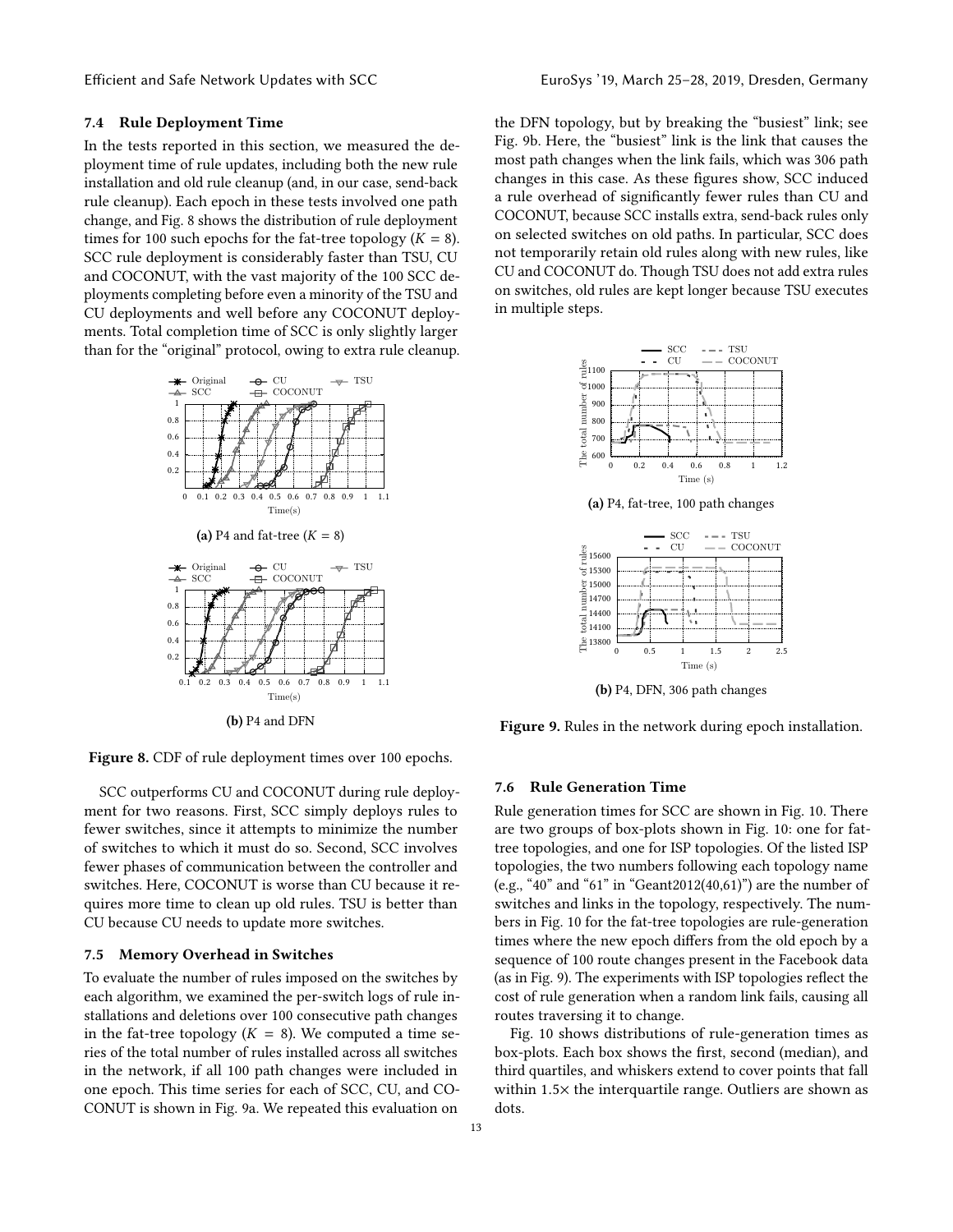<span id="page-13-16"></span>

Figure 10. Distributions of SCC rule-generation times (100 path updates in fat-tree topologies; random link failure in ISP topologies).

Rule-generation times were minimal for the fat-tree topologies, even for epochs modifying 100 routing paths. Rule generation times for ISP topologies were more substantial, but typically completed in under 1s for all but one topology (DFN). Rule generation for DFN rarely exceeded 3s, but in these cases, the link failure induced changes in over 250 routes. While we are encouraged by these results, there are numerous opportunities for optimization in our current codebase (e.g., parallelization).

## <span id="page-13-12"></span>7.7 Buffer Overhead

In the tests reported in this section, we measured the peak number of buffered packets on any switch, for different packet sending rates. Each epoch in these tests involved ten path changes, and Fig. [11](#page-13-17) shows the distribution of the maximum number of simultaneously buffered packets at any switch for 100 such epochs for the fat-tree topology  $(K = 8)$ . As shown in the figure, the number of buffered packets per switch rarely exceeded 200 and the buffering grew linearly as a function of packet sending rate. Buffer sizes of commodity switches are usually in the MB or even GB range<sup>[14](#page-13-18)</sup>, and so these buffering obligations should not be problematic.

<span id="page-13-17"></span>

Figure 11. Distributions of SCC maximum switch buffering during 10 path updates in fat-tree  $(K = 8)$ .

## <span id="page-13-6"></span>8 Conclusion

We have proposed suffix causal consistency (SCC) as an interpretation of causal consistency for rule updates in an SDN network. SCC ensures that a packet will be matched only to

rules at least as recent as those to which it has been matched

previously, thus ensuring that a packet will exit the network on a suffix of the most recent path's rules to which it was matched. Our algorithm implements this property without updating switches unnecessarily. We showed that SCC implements bounded looping and black-hole freedom during updates, and formally verified that our algorithm achieves SCC as well as these additional properties. Through empirical tests with implementations in P4 and Open vSwitch, and using real traffic traces from Facebook, we showed that our algorithm supports faster rule deployment than CU, TSU and COCONUT, leading to fewer dropped packets during updates. SCC also requires retention of fewer extra rules during the update, and its rule generation scales across a wide range of topologies.

## Acknowledgements

We are grateful to Prof. Jon Crowcroft and the anonymous reviewers for their comments. This work was supported in part by NSF grant 1535917.

## References

- <span id="page-13-3"></span>[1] M. Ahamad, G. Neiger, J. E. Burns, P. Kohli, and P. W. Hutto. 1995. Causal Memory: Definitions, Implementation and Programming. Dist. Comp. (1995).
- <span id="page-13-13"></span>[2] M. Al-Fares, A. Loukissas, and A. Vahdat. 2008. A Scalable, Commodity Data Center Network Architecture. In ACM SIGCOMM. 63–74.
- <span id="page-13-9"></span>[3] B. Anwer, T. Benson, N. Feamster, and D. Levin. 2015. Programming Slick Network Functions. In 1<sup>st</sup> ACM SOSR. 1-13.
- <span id="page-13-7"></span>[4] P. Bailis, A. Ghodsi, J. Hellerstein, and I. Stoica. 2013. Bolt-on Causal Consistency. In ACM SIGMOD/PODS. 761–772.
- <span id="page-13-4"></span>[5] P. Bosshart, D. Daly, G. Gibb, M. Izzard, N. McKeown, J. Rexford, C. Schlesinger, D. Talayco, A. Vahdat, G. Varghese, and D. Walker. 2014. P4: Programming Protocol-independent Packet Processors. ACM SIGCOMM Comp. Comm. Rev. (July 2014), 87–95.
- <span id="page-13-15"></span>[6] H. Chen and T. Benson. 2017. Hermes: Providing Tight Control over High-Performance SDN Switches. In 13<sup>th</sup> ACM CoNEXT. 283-295.
- <span id="page-13-8"></span>[7] C. J. Fidge. 1988. Timestamps in Message-Passing Systems that Preserve the Partial Ordering. In 11<sup>th</sup> Australian Computer Science Conference. 56–66.
- <span id="page-13-2"></span>[8] K. Foerster, A. Ludwig, J. Marcinkowski, and S. Schmid. 2018. Loop-Free Route Updates for Software-Defined Networks. IEEE/ACM Trans. Netw. 26, 1 (Feb. 2018), 328–341.
- <span id="page-13-10"></span>[9] A. Gember-Jacobson, R. Viswanathan, C. Prakash, R. Grandl, J. Khalid, S. Das, and A. Akella. 2014. OpenNF: Enabling Innovation in Network Function Control. In ACM SIGCOMM. 163–174.
- <span id="page-13-5"></span>[10] S. Ghorbani and P. Godfrey. 2017. COCONUT: Seamless Scale-out of Network Elements. In 12<sup>th</sup> ACM EuroSys.
- <span id="page-13-11"></span>[11] J. Han, H. Jong Hun, P. Mundkur, R. Prashanth, C. Rotsos, G. Antichi, N. Dave, A. Moore, and P. Neumann. 2015. Blueswitch: Enabling Provably Consistent Configuration of Network Switches. In 11<sup>th</sup> ACNS.
- <span id="page-13-0"></span>[12] C. Hong, S. Kandula, R. Mahajan, M. Zhang, V. Gill, M. Nanduri, and R. Wattenhofer. 2013. Achieving High Utilization with Software-driven WAN. In ACM SIGCOMM. 15–26.
- <span id="page-13-14"></span>[13] D. Huang, K. Yocum, and A. Snoeren. 2013. High-Fidelity Switch Models for Software-defined Network Emulation. In ACM HotSDN.
- <span id="page-13-1"></span>[14] X. Jin, H. Liu, R. Gandhi, S. Kandula, R. Mahajan, M. Zhang, J. Rexford, and R. Wattenhofer. 2014. Dynamic Scheduling of Network Updates. In ACM SIGCOMM. 539–550.

<span id="page-13-18"></span><sup>14</sup><https://people.ucsc.edu/~warner/buffer.html>